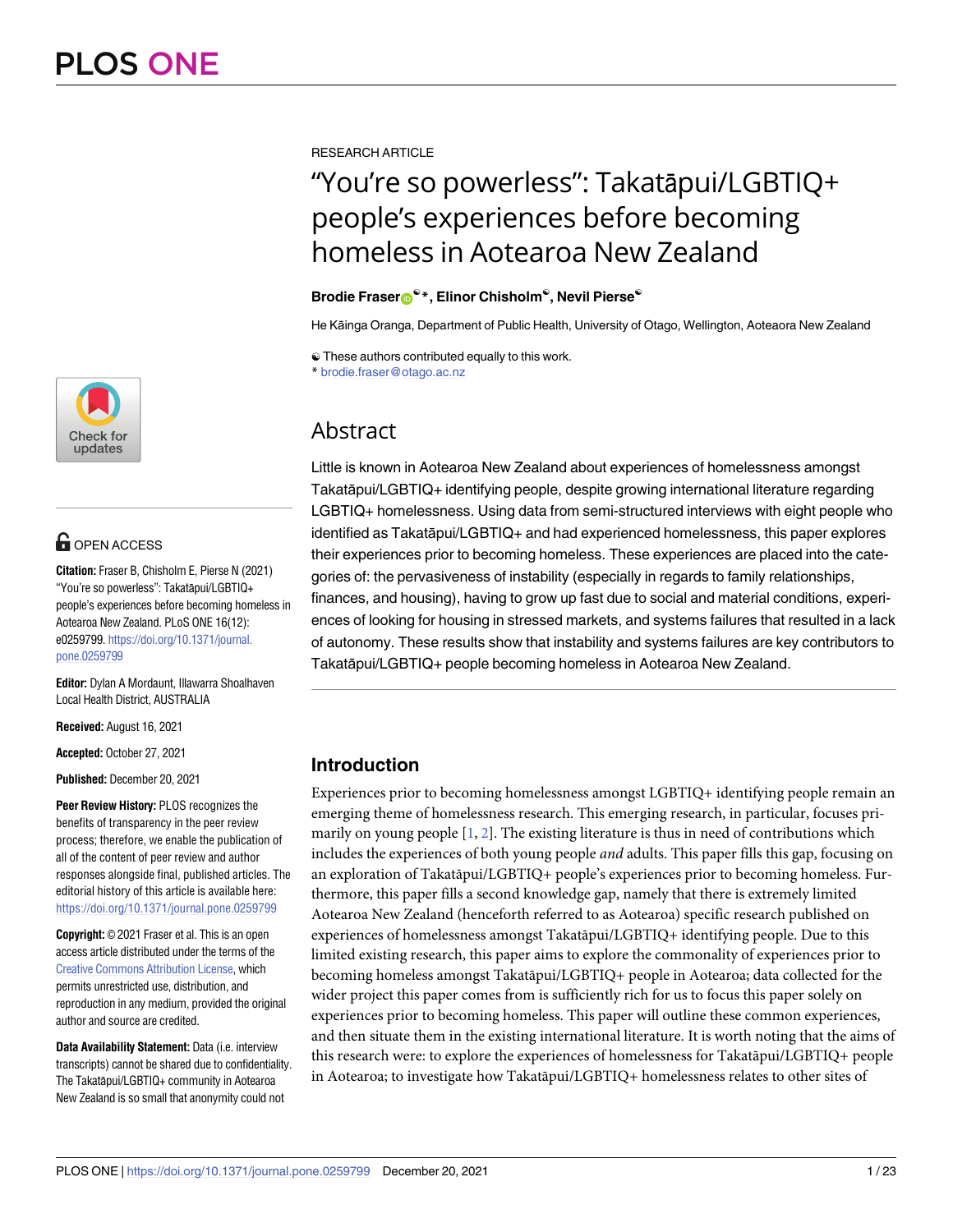<span id="page-1-0"></span>be guaranteed even when identifying information is removed from transcripts. Thus we are unable to make data available in order to protect our participants. Ethics requirements for this study stated that only the research team (i.e. the authors) would have access to the transcripts. The University of Otago Human Ethics Committee gave ethics approval on this basis. For any questions contact [gary.witte@otago.ac.nz](mailto:gary.witte@otago.ac.nz).

**Funding:** BF, HC, NP, and EC were all funded by a New Zealand Ministry of Business, Innovation, and Employment Endeavour Grant. [https://www.mbie.](https://www.mbie.govt.nz/science-and-technology/science-and-innovation/funding-information-and-opportunities/investment-funds/endeavour-fund/success-stories/past-rounds/2016-successful-proposals/) [govt.nz/science-and-technology/science-and](https://www.mbie.govt.nz/science-and-technology/science-and-innovation/funding-information-and-opportunities/investment-funds/endeavour-fund/success-stories/past-rounds/2016-successful-proposals/)[innovation/funding-information-and-opportunities/](https://www.mbie.govt.nz/science-and-technology/science-and-innovation/funding-information-and-opportunities/investment-funds/endeavour-fund/success-stories/past-rounds/2016-successful-proposals/) [investment-funds/endeavour-fund/success-stories/](https://www.mbie.govt.nz/science-and-technology/science-and-innovation/funding-information-and-opportunities/investment-funds/endeavour-fund/success-stories/past-rounds/2016-successful-proposals/) [past-rounds/2016-successful-proposals/](https://www.mbie.govt.nz/science-and-technology/science-and-innovation/funding-information-and-opportunities/investment-funds/endeavour-fund/success-stories/past-rounds/2016-successful-proposals/) The Funder had no role in study design, data collection and analysis, decision to publish, or preparation of the manuscript.

**Competing interests:** The authors have declared that no competing interests exist.

oppression; and to understand how both government and wider support systems shape the experience of Takatāpui/LGBTIQ+ homelessness. Furthermore, we further our understanding of the issue through the use of intersectional thinking. Intersectionality suggests that people experience different and multiple oppressions in response to their different identities which result in complex outcomes [\[3](#page-18-0), [4](#page-18-0)]. Intersectionality encourages us to consider how upstream social determinants (such as racism, sexism, classism, transphobia, and queerphobia) form interlocking systems of oppression which shape the experience of people with multi-dimensional identities [\[5](#page-18-0)].

The acronym LGBTIQ+ stands for lesbian, gay, bisexual, transgender, intersex, queer, and other minority gender and sexual orientation identities (such as pansexual, non-binary, and asexual). The inclusion of the + sign is intended to be inclusive of the additional identities that are not included within the LGBTIQ acronym. Since the 1870s, the word takatāpui has been translated to mean "intimate partner of the same sex," and in the 1980s it was gifted to Māori LGBTIQ+ identifying people by academic and activist Ngahuia Te Awekotuku [\[6](#page-18-0)]. The word is now widely used among LGBTIQ+ identifying Māori as both an identity in and of itself, and as an umbrella term [[6\]](#page-18-0).

There is limited existing literature on LGBTIQ+ homelessness that is specific to Aotearoa. However, international literature finds that 20–40% of homeless populations are LGBTIQ+, despite this group only comprising an estimated 5–10% of the wider population [\[7](#page-18-0)]. Experiences of homelessness and LGBTIQ+ identity intersect to produce disproportionately high rates of issues such as: substance use, poor mental health, sexual abuse, foster care, family relationship breakdown, survival sex and sex work, and physical ill-health amongst LGBTIQ+ people who experience homelessness  $[1, 7-12]$  $[1, 7-12]$  $[1, 7-12]$  $[1, 7-12]$  $[1, 7-12]$ . Other key themes in the existing literature include: poverty, racism and ethnic discrimination, discrimination and stigma, and shelter inaccessibility  $[7, 13-17]$  $[7, 13-17]$  $[7, 13-17]$ . This international literature highlights how LGBTIQ+ identifying people are over-represented in homelessness statistics, and the range of negative outcomes they face.

In the Aotearoa context, rates of homelessness can be measured using data from the New Zealand Census. At present, the Census does not measure the number of transgender, nonbinary, and gender non-conforming people in Aotearoa New Zealand. There are plans to change the way gender is measured at the next (2023) Census. In Aotearoa, homelessness is defined as "living situations where people with no other options to acquire safe and secure housing: are without shelter, in temporary accommodation, sharing accommodation with a household or living in uninhabitable housing" [\[18](#page-19-0)]. At the 2018 Census, there were over 41,000 New Zealanders, or nearly 0.9% of the population, who were homeless [[19\]](#page-19-0). Of these, Māori (Māori are the indigenous people of Aotearoa) and Pacific people's rates of homelessness were nearly four and six times higher, respectively, than Pākehā (Pākehā is the te reo Māori/Māori language term for white/European New Zealanders) [[19\]](#page-19-0). The 2018 Census data also showed that slightly more women were homeless than men [\[19](#page-19-0)]. The rates of homelessness in Aotearoa have steadily been increasing since 2001, when counts first began [[19](#page-19-0)]. For Takatāpui/LGBTIQ+ people in Aotearoa, homelessness statistics do not yet exist. However, academic research on other aspects of Takatāpui/LGBTIQ+ people's lives is slowly increasing. Specific literature that looks at the health and wellbeing of Takatāpui/ LGBTIQ+ communities explores themes such as youth suicide [[20](#page-19-0)], psychological distress [[21](#page-19-0)–[24](#page-19-0)], drug and alcohol use [[25\]](#page-19-0), HIV prevalence and risk factors [[26](#page-19-0), [27\]](#page-19-0), and non-consensual sex among Māori men [[28](#page-19-0), [29\]](#page-19-0). There is a general trend of Takatāpui/LGBTIQ+ people facing poorer health and wellbeing outcomes than their non-Takatāpui/LGBTIQ+ counterparts.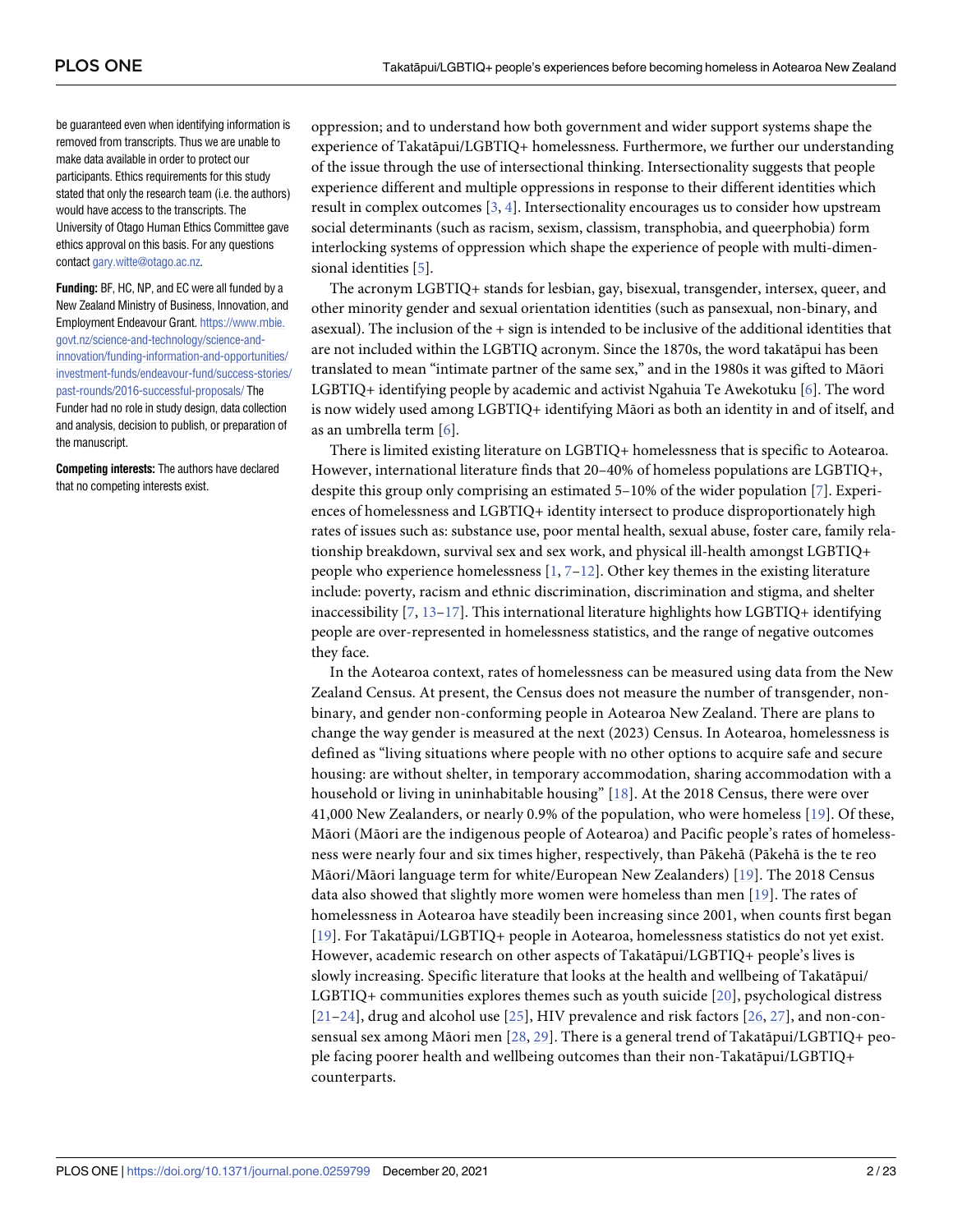## <span id="page-2-0"></span>**Methods**

#### **Sampling and procedures**

Interviews with Takatāpui/LGBTIQ+ identifying people who had been, or were, homeless were conducted between October 2018 and February 2019. Participant recruitment was carried out via posters in key locations across Wellington, social media and emails, word of mouth, and researcher visits to additional key locations such as The Free Store (The Free Store redistributes unsold food from local cafes to the community, free of charge. People congregate outdoors to receive the food, and anyone is welcome to receive food) and Tīwhanawhana (Tīwhanawhana is a kapa haka and waiata group for LGBTIQ+ people; members are mostly Māori but non-Māori are also welcomed. It is known to be an important community space for the Takatāpui/LGBTIQ+ community) to talk to potential interviewees who may have experienced homelessness. The most successful form of recruitment was advertising on social media. Posters and word of mouth were also successful; researcher visits to key locations did not eventuate in any recruitments. Some potential key locations—such as soup kitchens and night shelters—were not visited. This was a conscious decision to seek out the viewpoints and experiences of people who might not have utilised housing service providers. BF was hesitant to align themself with service providers as they knew, from experience volunteering within the Takatāpui/LGBTIQ+ community for a number of years, that there is limited trust of organisations meant to provide support. We wanted to ensure we did not conduct interviews with any biases about how service providers were performing, and the support they were providing to participants. These values that BF held certainly influenced this selection criteria. However, this research utilised the critical paradigm, which allows for the researcher's values to be "cen-tral to the task, purpose, and methods of the research" [[30](#page-19-0)]. This gives space for BF's insider position as a member of the Takatāpui/LGBTIQ+ community, and the values they attach to this, and enables them to understand the research findings on a level that an outsider to the Takatāpui/LGBTIQ+ community might not.

Eight people were interviewed who met the Aotearoa definition of homelessness [[31](#page-19-0)]. Other inclusion criteria was that participants identified as being part of the Takatāpui/ LGBTIQ+ community, and located in the region in which BF lived (this was so that participants would be easily able to take part in a participatory video project that was to complement this research. However, as will be discussed in future publications, this additional project was not successful). Two participants were interviewed twice after we read the transcripts of the first interviews with them and realised there were important areas where the primary researcher could probe them for more information. This was in part due to BF's newness as a qualitative researcher, but also due to their insider position as a member of the LGBTIQ+ community, which meant that they presumed to understand what was being said, instead of probing for more detail [[32](#page-19-0)]. Follow up interviews included asking for further details on participation in sex work, chronological timelines, and family relationships. One additional interview was conducted but this was not transcribed or used in the analysis as, over the course of the interview, it became apparent that the interviewee did not fit the Aotearoa definition of homelessness. There were three scheduled interviews that did not take place due to the prospective interviewees experiencing stress and personal crises at the times we had scheduled. Despite BF's best efforts, these were unable to be rescheduled. This highlights the precarious nature of the lives of many Takatāpui/LGBTIQ+ people who have experienced homelessness.

Ethics approval was granted by the University of Otago's Human Ethics Committee, reference number 18/147. Informed consent was obtained in written format. Each participant was gifted a \$20 voucher of their choosing, and had a hot beverage and snack bought for them at the time of the interview if they wished. The interview schedule was piloted twice; however, it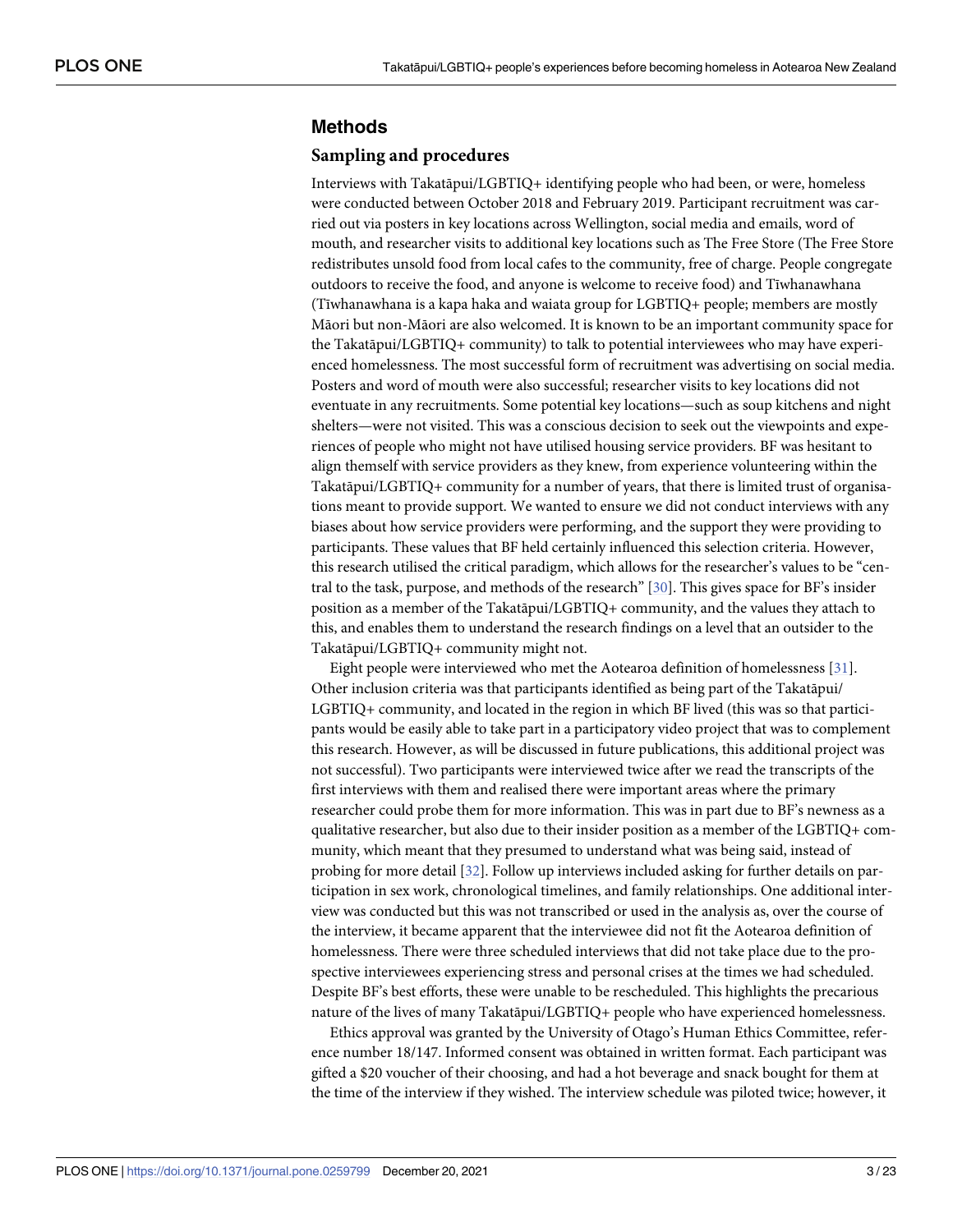<span id="page-3-0"></span>was not followed in exact order as these were semi-structured interviews, meaning the schedule was instead a guide for BF as a new qualitative researcher to ensure they were covering all the topics they felt they wanted to ask about, and to provide them with prompts of how they might ask those questions. As it turned out, BF did not need to ask a lot of the questions on the schedule, as the participants had answered them in the course of the interviews without needing to be prompted. Each interview lasted about and hour, and were recorded and transcribed by BF, who had professional transcribing experience prior to beginning this research. The first 15 minutes of one interview were not recorded; the participant gave a brief overview of what he had said at the end of our interview and BF recorded the missed information in a memo directly after the interview.

#### **Data analysis**

This research used constructivist grounded theory, as put forth by Kathy Charmaz in her book *Constructing Grounded Theory* [[33](#page-19-0)]. Differing from traditional grounded theory, constructivist grounded theory acknowledges multiple standpoints, roles, and realities on part of both the research and research participants [\[34\]](#page-20-0). Furthermore, it adopts a reflexive stance towards the researcher's background, values, actions, and relationships with their participants, and situates their research in the historical, social, and situational conditions in which it was produced [\[34\]](#page-20-0). The use of constructivist grounded theory meant there was no target sample size set in advance, as this is determined by theoretical sufficiency [\[33,](#page-19-0) [35\]](#page-20-0). In grounded theory studies, sampling is 'driven' by the researcher's developing theory, and as such there is no prescribed number of participants at the beginning of the study [[36](#page-20-0)]. Instead of providing an expected number of participants, researchers theoretically select participants who will be able to help construct the theory [[35](#page-20-0)]. Data collection in grounded theory studies, then, ends when gathering new data no longer sparks new insights or reveals new elements of core theoretical categories [[35](#page-20-0)]. Theoretical sufficiency is said to be reached when the data no longer produces theoretical insights. Once theoretical sufficiency was reached at seven interviews, the research team was consulted to confirm this was appropriate. An additional participant was interviewed to ensure theoretical sufficiency was reached.

Birks and Mills [\[37](#page-20-0)] outline the key components of grounded theory methodologies as the following: initial coding and categorisation of data, concurrent data generation or collection and analysis, writing memos, theoretical sampling, constant comparative analysis, theoretical sensitivity, intermediate coding, identifying a core category, and advanced coding and theoretical integration. A total of 126 codes were created. Of these, 72 were top-level codes and a further 54 were secondary-level codes nested underneath various top-level codes. Codes were created primarily by BF, and the remaining authors were consulted throughout. During the beginning of coding, the codes were mostly descriptors that frequently related to the findings of the literature review, and the interview schedule. As more interviews were conducted, categories were determined, and the data was coded accordingly. These intermediary codes/categories were discussed, refined, and expanded upon with the remaining authors. Following this, the data was coded again with a consciousness of the emerging theory. The emergent grounded theory will be presented and discussed in depth in future publications.

#### **Results**

The results relating specifically to participants' experiences before becoming homeless are presented below. Due to the richness of data and lack of existing information about Takatāpui/ LGBTIQ+ people's experiences of homelessness in Aotearoa, we choose to focus this paper on experiences prior to becoming homeless.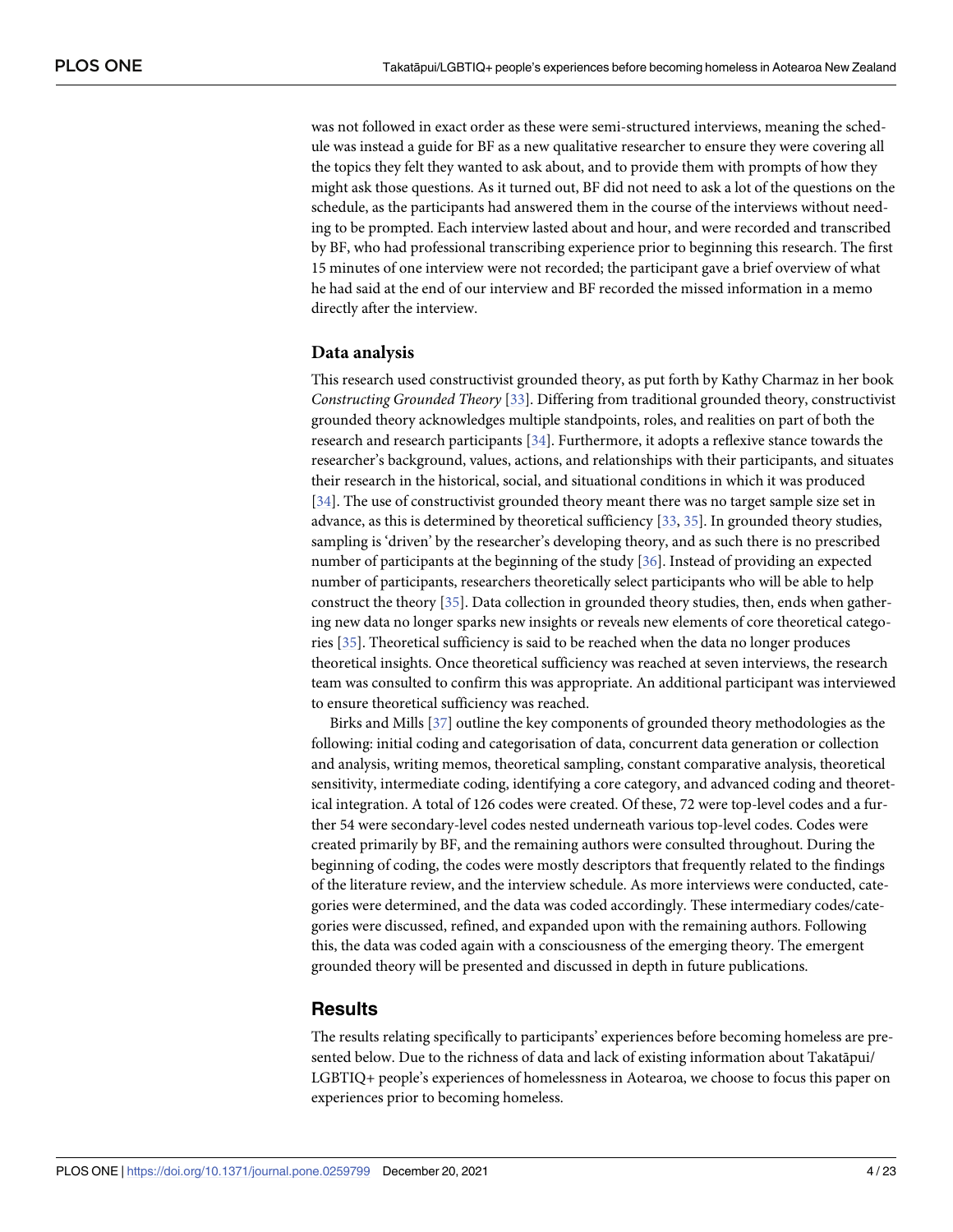| Pseudonym | Gender                            | LGBTIQ+                                    | Ethnicity | Age at<br>Interview | <b>Forms of Homelessness</b>                                       | Decade of<br>Experience            | <b>Class</b>     |
|-----------|-----------------------------------|--------------------------------------------|-----------|---------------------|--------------------------------------------------------------------|------------------------------------|------------------|
| Avery     | Gender fluid,<br>Bigender, Female | Gender fluid, Bigender,<br>Trans, Bisexual | Pākehā    | 50                  | Garage, Couch surfing, AirBnB                                      | 2010 <sub>s</sub>                  | Middle           |
| Ayeisha   | Female                            | Lesbian                                    | Pākehā    | 77                  | Garage                                                             | 1980s                              | Working          |
| Clara     | Female                            | Trans                                      | Māori     | 37                  | Emergency accommodation, Rough<br>sleeping, Hostels, Couch surfing | 1990s, 2010s                       | Working          |
| Felix     | Male                              | Pansexual                                  | Pākehā    | 36                  | Rough sleeping, Couch surfing                                      | 1990s, 2000s.<br>2010 <sub>s</sub> | Working          |
| Marielle  | Female                            | Oueer, Pansexual                           | Pākehā    | 25                  | Rough sleeping, Couch surfing                                      | 2010 <sub>s</sub>                  | Middle           |
| Nico      | Takatāpui                         | Queer, Trans, Takatāpui                    | Māori     | 35                  | Couch surfing, Squatting, Bus/van, Foster<br>care                  | 1990s, 2010s                       | Working          |
| Omar      | Male                              | Bisexual                                   | African   | 39                  | Rough sleeping                                                     | 2010 <sub>s</sub>                  | Upper-<br>middle |
| Thom      | Male                              | Bisexual                                   | Pākehā    | 42                  | Rough sleeping, Couch surfing, Hostels                             | 1990s                              | Middle           |

#### **Table 1. Demographics.**

<https://doi.org/10.1371/journal.pone.0259799.t001>

Table 1 provides basic demographic details for participants. As shown, there was a mix of ethnicities and ages; however, most participants were Pākehā (we have kept Omar's exact nationality vague in order to maintain anonymity), and in their late 30s. There was a mix of class backgrounds with several participants from middle class backgrounds, and one from an upper-middle class background. For the most part, participants were highly educated. Avery, Ayeisha, Marielle, and Omar all mentioned having attended university. Felix and Clara had attended polytechnics (Also known as Institutes of Technology, which are tertiary institutions in Aotearoa that generally offer hands-on, vocational, study options). Despite these varied backgrounds, all participants experienced severe poverty and financial insecurity before, during, and after their periods of homelessness.

As a note, social class is used in this paper to understand the social and economic backgrounds of participants. Class was determined by participants' parents' occupation and participants' level of education. Class was used as Socio-Economic Status (SES) is not a useful way to talk about people who are experiencing homelessness. SES measures the amount of money a person has and as all of the participants had experienced homelessness, they all had a low SES. We needed a better way to understand their economic and educational positions. We determined class by looking at the participants' education levels and their parent's jobs and education levels where we knew them. Our demographic does not reflect what we presume homeless populations to look like. For example, Avery and Omar both were private school educated and had relatively well-off families, but still became homeless, one because of transphobia and the other because of drug addiction. Class is a useful way of understanding how our participants bounced back out of homelessness and what their aspirations were. For example, a lot of them had middle-class aspirations of things such as home ownership or white-collar employment. Additionally, we chose not to collect Iwi (Iwi are tribes/ nations in te ao Māori/the Māori world) data due to confidentiality reasons; the small sample size and small size of the Takatāpui/LGBTIQ+ community in Aotearoa means that participants would have had their anonymity jeopardised as they would have been easily identifiable.

These results include the categories of the pervasiveness of instability, having to grow up fast due to social and material conditions, experiences of looking for housing in stressed markets, and systems failures that resulted in a lack of autonomy.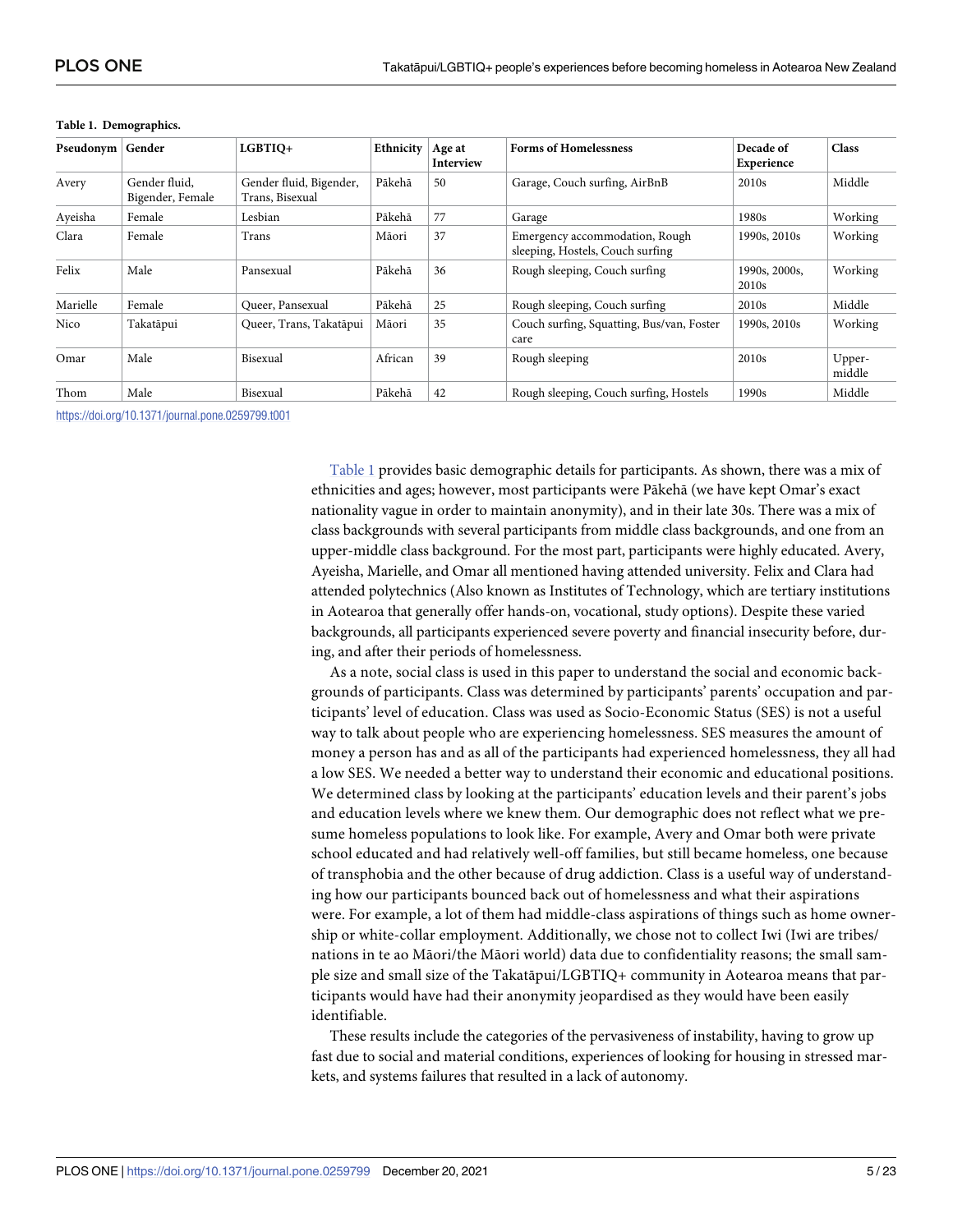#### <span id="page-5-0"></span>**The pervasiveness of instability**

Pervasive instability—particularly of family, finances, and housing—was a thread woven through the interviews; some interviewees explicitly discussed experiences of instability, and others alluded to it during our interviews. Thus, it was generated from data and from participants' own constructions. Instability was experienced primarily in childhood; it disrupted important periods of growth and learning about norms, and community connectedness provided a form of stability. Participants spent much time searching for, or trying to create, stability. Many of the interviewees saw instability as inherently negative, and stability as inherently positive. For them, instability—be it economic, housing, family, or employment related—was disruptive, and positioned them in a state of precarity. They found it impinged on their clarity of thought and encouraged impulsive, or even destructive, choices. Once in an unstable state, they frequently found it difficult to regain stability; instability was pervasive. Additionally, instability can be both sustained and episodic. The impact of instability is lasting and has multiple consequences that ripple throughout a person's life. This aligns with existing scholarship which shows that these forms of instability (economic, housing, family, and employment) have long-lasting impacts [\[38–43\]](#page-20-0).

Family instability—such as under- or un-employment, changes in parental relationships, residential mobility, family violence, and parental addiction and mental health issues—can drastically upset children and adolescent's lives [\[41,](#page-20-0) [44–47](#page-20-0)]. Instability in childhood can then become the norm. Clara, Nico, and Felix all experienced instability at a young age. Not having models of stability in childhood and/or teen years made it difficult for them to know how to achieve stability, despite their innate understanding of it being a state to strive towards. Describing their teen years, Nico said:

"And I mean everything. . .never really lasted long and. . .I think it was just some difficulties with stability. . .when you're not used to. . .living a stable life at all it's quite hard to make that for yourself."

Nico said their chronically unstable upbringing meant their parents did not model maintaining stability, particularly in relation to employment and financial stability. They explained this by noting "my parents didn't have normal employment. . .they were both self-employed, or unemployed." This economic instability had a ripple effect and they noted it became difficult for them to learn how to maintain stability within exploitative capitalist structures that facilitate precarity and intergenerational poverty. Instability in childhood can thus be difficult to mitigate.

Clara grew up in a rural town, and her father left her family when she was eight years old, which she thought was due to him not being supportive of the fact she is trans—she blamed herself for his departure. She found it hard to fit in and faced bullying at school. Family instability and disruption to her home life, and lack of a supportive community, contributed to her running away to Auckland at 14, plunging her into a period of chronic housing and economic instability. She said:

"'95 [was] when I first went up to Auckland and then first got involved with sex work. . .for about four years. . .looking for places and couch surfing and staying in hotels. . .you can't have something [i.e. a tenancy] in your name when you're 14!"

Clara's childhood instability led her into an adult environment without knowledge of how to navigate it, which is directly linked to the theme of having to grow up fast. This instability in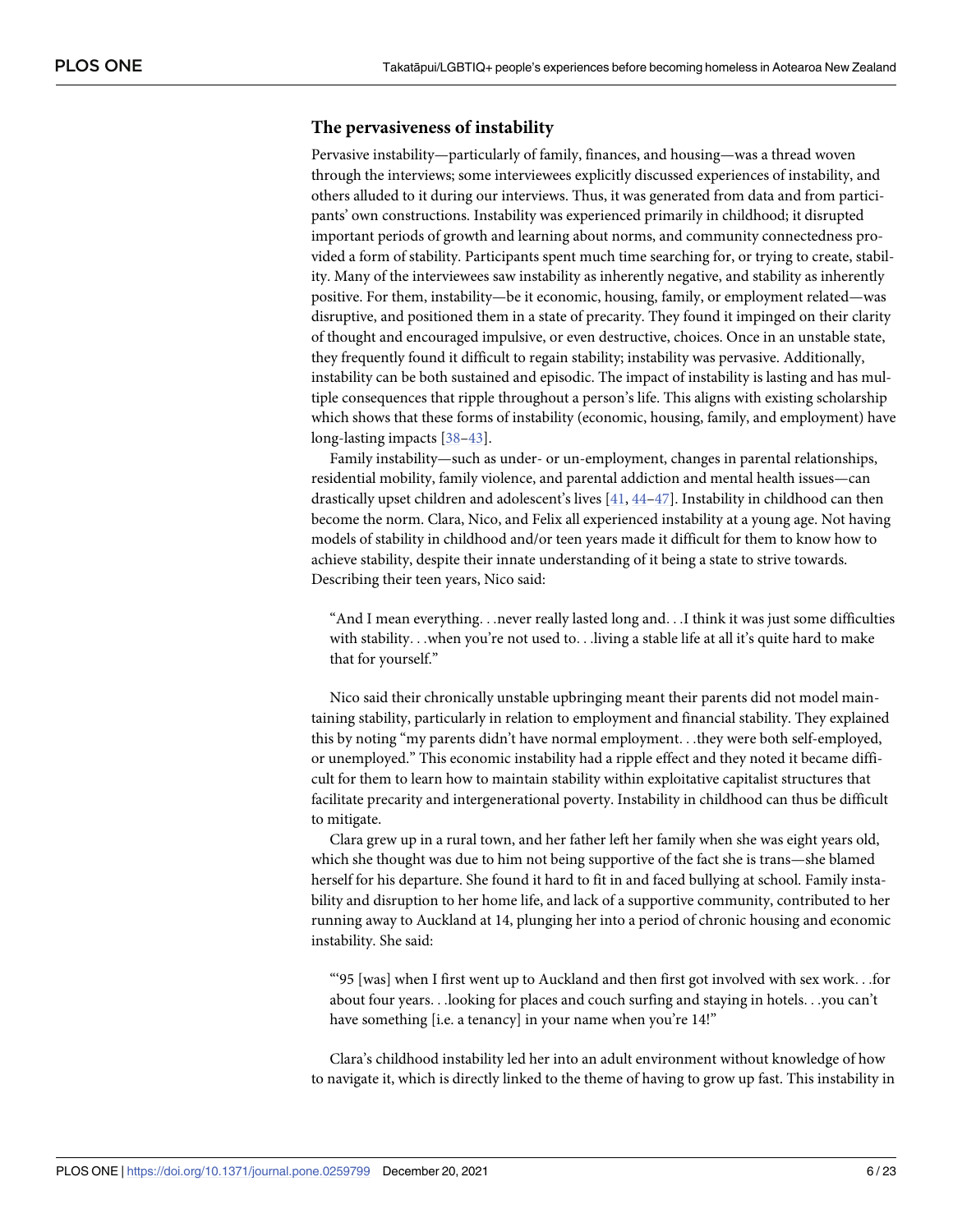<span id="page-6-0"></span>her family life as a child had a compound effect and led to increased instability as a teen and adult.

Felix also experienced instability in childhood, caused by interwoven factors including an alcoholic father, his parent's strained relationship, and informal foster care from ages five to nine:

"Not professionally, but. . .we kind of did week about. . .Basically so Mum and Dad could sort their shit, but then alternative weeks. . .Dad was there but in pickled state [drunk]. . . Mum would have the other kids there. . .they [the kids] just came and spent a week with us. . .and we got a break away from Mum and Dad and all their shit by going to their house."

In this case, alcoholism contributed to parental relationship breakdown, creating an unstable family life for Felix and his siblings; they frequently moved between different houses, and their parents were not able to consistently support and parent them due to alcoholism. Experiencing prolonged periods of instability during childhood and teen years meant instability became the norm for these three and has thus remained a disruptive factor into their experiences of adulthood.

During childhood, instability disrupted interviewee's growth and learning of norms; this resulted in them missing out on acquiring important knowledge or resulted in their expectations differing from the norm. Nico was one of the participants who missed out on learning important knowledge about things such as safety and tax codes. Nico ran away from home at age 14, and by 15, they were living in a van with their boyfriend and were having to teach themself new skills, such as cooking, without the guidance of adults. This resulted in them using a gas stove in an enclosed space:

". . .I had a boyfriend and. . .we lived in a van. . .I didn't know how you weren't supposed to cook things with gas in an enclosed space, now that I think about it, I'm like "how the fuck am I still alive?" You know, I s'pose when you're 15 you don't necessarily know about that sort of stuff."

Due to a lack of parental guidance, Nico had to grow up fast and thus did not have an adult around who was able to teach them basic skills. Instability during their youth also meant Nico did not have anyone who was able to teach them about tax codes upon entering the workforce, which resulted in them paying far more tax than they should have:

"I didn't know about tax codes cuz I was a fucken child. . .my parents didn't have normal employment. . .so I didn't know about that sort of thing. . .I got that job and they were like "oh well if you don't have a tax code you have to pay 45% tax rate" and I was like "oh yeah, whatevs" so I was working like 40 hours a week and getting \$150. . ."

The transition into adulthood is a difficult one in which young people are expected to learn new skills and gain practical knowledge in order to become capable adults. However, these examples highlight the ways in which instability can make it difficult for young people to learn these skills and knowledge sets.

Stability enables connection and growth, and stability in one area of life (such as housing) can make it easier to navigate challenges in other areas of life. Stability allows for support systems and community to flourish; without it one's sense of place and ability to plan for the future can be compromised [\[48\]](#page-20-0). Instability does not occur in isolation; disruption in one part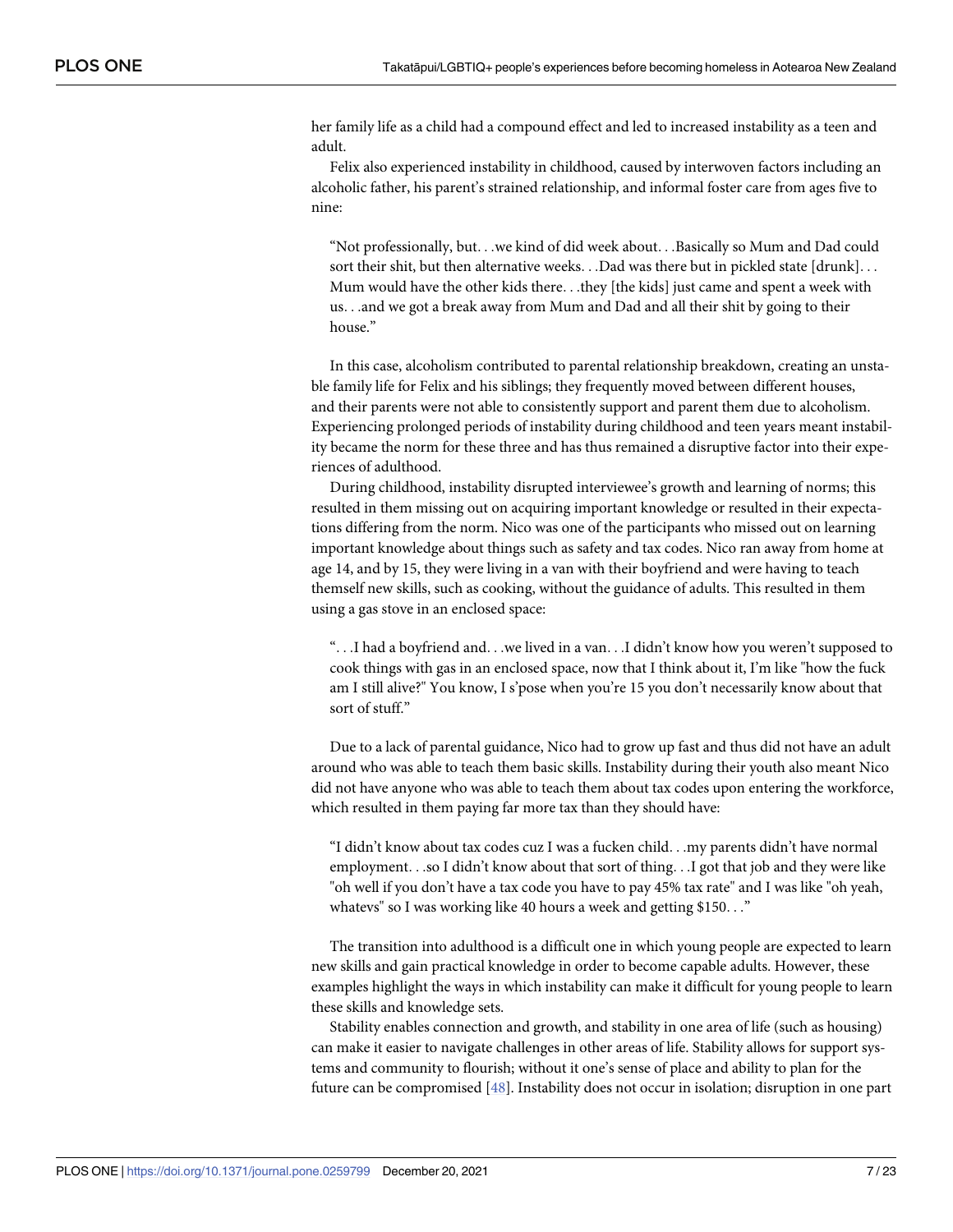<span id="page-7-0"></span>of life can lead to disruption in multiple parts of life. It is a complex, multi-faceted, experience that has the potential to disrupt people's lives on a significant scale. Part of its complexity is in how deeply connected it is to wider issues such as poverty, family relationships, stressed housing markets, and systemic failures. It is clear, then, why interviewees dedicated so much of their time, energy, and resources towards attaining stability.

#### **Having to grow up fast**

Many participants shared experiences from their childhoods which forced them to grow up fast; these were frequently the direct result of the instability discussed above. Children and adolescents who experience undue hardship—such as poverty, family disruption, and extreme stress—often go through "subjective aging" or "subjective weathering" wherein they age faster than others who are the same age as them [\[49–51\]](#page-20-0). These terms refer to the "adultification" of children and adolescents whereby they are forced into adult roles and responsibilities at an earlier than expected age [[50](#page-20-0)]. Hardships are seen to create older age identities because they "propel children and adolescents toward experiences that challenge cultural norms about childhood and adolescence"  $[49]$ . Furthermore, as seen above for young people who are homeless, early adultification can be a precursor to running away from home, and/or an outcome of running away from home [[52](#page-20-0)]. Burton [\[53\]](#page-20-0) outlines adultification as comprising social, contextual, and development processes whereby young people are prematurely and inappropriately exposed to adult roles and responsibilities. She outlines four typologies of adultification: precocious knowledge, mentored adultification, peerification/spousification, and parentification [[53](#page-20-0)]. Many of these were visible throughout the data collected. Several interviewees discussed numerous experiences which indicated they were forced to grow up fast as a result of experiences during their childhood and teenage years. These include: living in fear as children, leaving home at a young age, and having sex at a young age.

Living in fear challenges the concept of childhood and as such, children and adolescents who experience non-normative levels of violence and feelings of being unsafe age more quickly in subjective terms [\[49\]](#page-20-0). For instance, Marielle faced abuse and family violence while growing up, the experiences of which led her to protect her younger brother from facing the same things:

"I spent a lot of my childhood protecting him [her brother]. Like if he was gonna get a smack I'd jump in front to get the beating instead. Or if my parents were fighting really, really, aggressively I'd hide him somewhere and then go try and break up the fight. . .we don't talk about a lot of stuff. . .he's like "Oh nothing was that bad. . ." and I'm like "because you didn't see it, I hid you in a cupboard when things were going down, I hid you. . .so mum and dad couldn't find you, like you were being looked after" and so it's kind of hard for us to deal with the dichotomy of very different childhoods at the same time."

Marielle was forced to take on the role of protector of her younger brother in order to protect him from family violence; she subjected herself to unsafe situations so her brother would not face them. Living in fear and the adultification Marielle subsequently experienced meant she was not able to be a child. She and her brother viewed their respective childhoods differently, which put a strain on their relationship. This experience Marielle shared is an example of the parentification form of adultification, as outlined by Burton [[53](#page-20-0)]. In this form of adultification, the child takes on the role of a parent to their siblings and/or parents [[53](#page-20-0)]. We see in this example that Marielle serves as a protector and parent to her younger brother when her parents were unable to do so.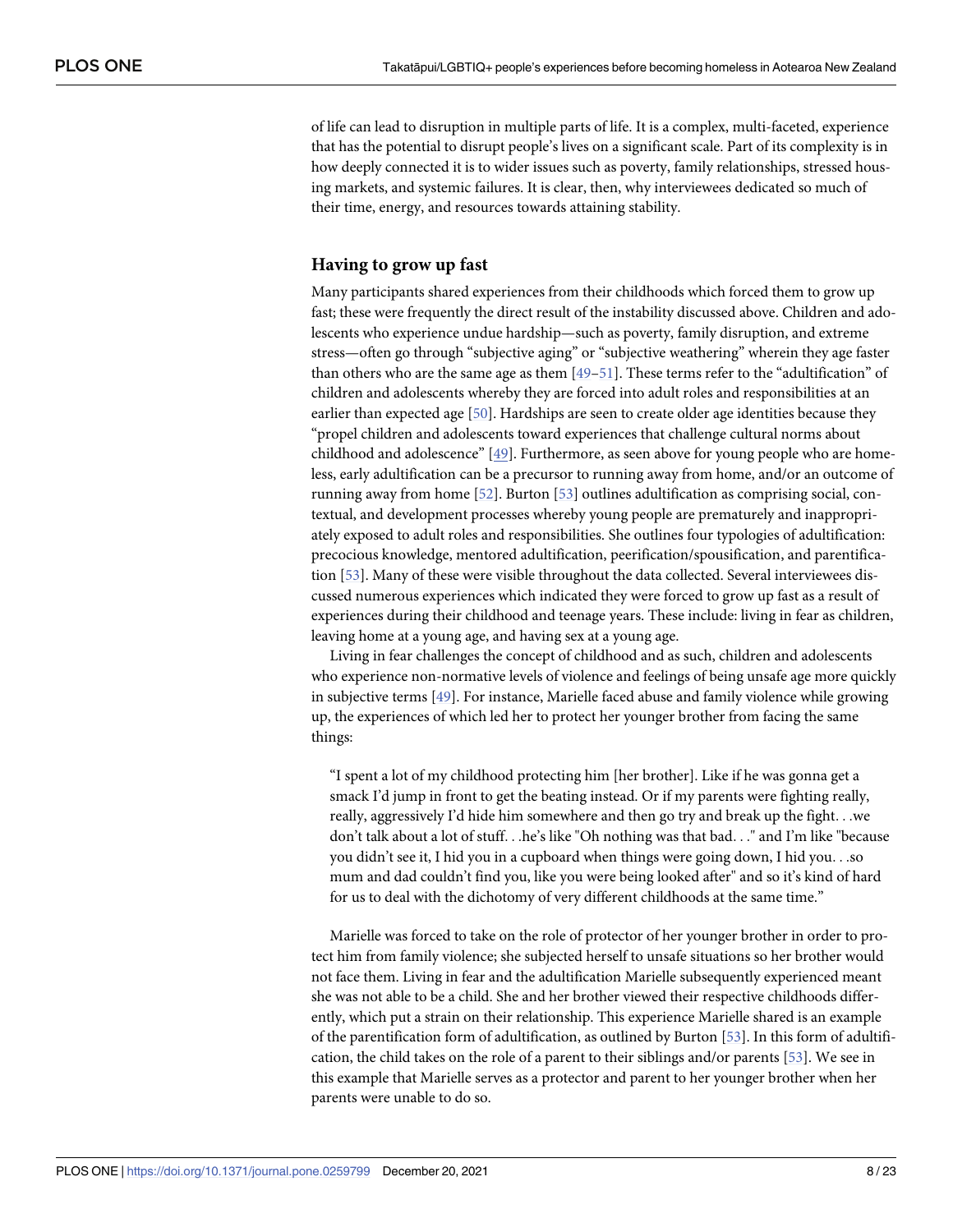For Clara, adultification—specifically, feeling older than she was—came when she ran away from home at 14, due to the struggle of being a trans teenager in a small town with limited support and resources available. She said: ". . .I guess I would have to say I went from being a child to an adult. . .there was no teenage years for me." Adultification meant she felt as though she missed out on having a normal teen experience. This is consistent with literature that shows adultified young people often struggle to maintain recreational relationships with their peers [\[53\]](#page-20-0). In addition to this, her early adultification resulted in her being taken advantage of financially:

"I met up with some trans people. . .they'll take you under their wing as like your drag daughter, they'd be your drag mother. . .through them you would go out and work on the streets, earn money, and. . .your drag mum would take your money and use it for your accommodation and for whatever else they wanted. . .they would just like take all your money off you and give you hardly anything back, but not that you really knew that at the time. . .I was like 14. . .and didn't really click on to stuff like that."

This shows that despite Clara taking on adult roles, and being exposed to precocious knowledge, she was still a vulnerable teenager in a new, adult, environment. Adultification does not allow young people the luxury of finding independence at their own pace, instead pushing them into adult activity at a rapid speed, without them having an adult understanding of the events taking place.

Leaving home early also resulted in Felix having to grow up fast in order to be able to navigate the challenges he faced. The hardships he faced in childhood and adolescence resulted in his adultification and subjective age increasing. The main hardship, he noted, was being kicked out of home on his 16<sup>th</sup> birthday due to a homophobic stepfather:

". . .my mother's partner, now her husband, didn't want a faggot, his words. . .I would have been kicked out of home the day after my 16th birthday, but the road was closed. . .the moment the roads re-opened, boom. . .[he kicked me] outta there, so yep, probably one of the longest days of my life."

This forced Felix to become an independent adult almost overnight; it propelled him into adult roles and responsibilities while he was a high school student. This is a clear example of subjective aging and the ways in which young Takatāpui/LGBTIQ+ people are forced into early adulthood in order to survive heteronormative and cisnormative environments. He found a job and began to work an increasing number of hours to provide for himself, which became too much to balance with school: "[I] moved to a flat and started a job at The Warehouse. The job hours went up and the schoolwork went down. . .I got through sixth form, so what's the point of going back?" (sixth form is what the second to last year of high school used to be called in Aotearoa. It is now called Year 12. Teenagers in this year are usually aged 16 or 17). Here, his immediate survival needs outweighed his educational needs; as a teenager he took on the responsibilities of an adult in order to provide for himself. In particular, living in poverty and having to be financially responsible for himself was his main catalyst when making decisions. These experiences influenced how he handles adversity: "with my childhood I felt very kind of blasé about a lot, it was just like life's gonna go this way, life's gonna go that way, just enjoy the ride and see where we end up." This resulted in him feeling as though he lacked autonomy; he noted that it took a long time to him to feel as though he had control about how his life went. Adultification and subjective aging caused Felix to experience non-normal teen years, as well as perceived lack of autonomy, well into adulthood.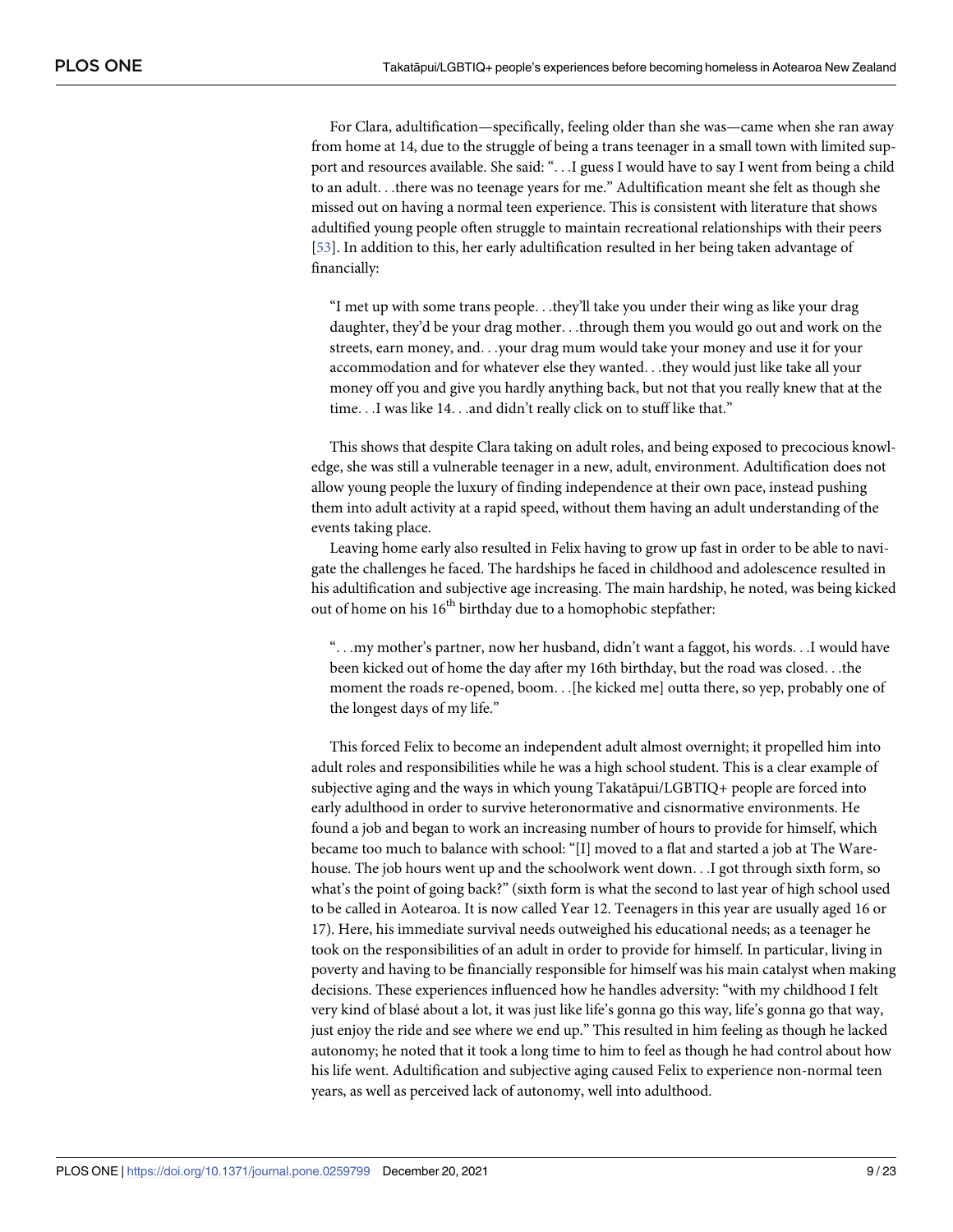<span id="page-9-0"></span>Sex was another way in which some participants—particularly Nico and Clara—grew up fast; interviewees all had very different attitudes to sexual practice, and these two were two of the interviewees for whom sexual practice was linked to growing up fast. For Clara, this involved entering the sex work industry as a teen; for Nico, it involved the relationship between sex and power dynamics. Clara entered into sex work shortly after leaving home as it was the only way for her to get money without any qualifications at a time when she was unable to get any government support. When probed about what this was like, she said:

"[It was] cool, cuz I had all this money. But also, also freaky, especially when you're like underage and suddenly you're introduced into doing very adult things like having sex with men and giving blowjobs. . .it's really very different when you're 14, but you just think about the money."

The survival strategies Clara undertook increased her subjective age. Having to learn adult practices such as sex was a "freaky" experience for Clara and it, along with her homelessness and poverty, forced her into early independence. To cope with this, she focused on how sex work was enabling her to collect an income at a time when she had no other support. This example shows one of the many forms subjective weathering can take; early sexual debut and homelessness are noted forms of subjective weathering and adultification [[52](#page-20-0), [54](#page-20-0), [55](#page-20-0)].

Nico was forced, at an early age, to learn that sex could be used to exert power over people, and could be used as a form of power for themself:

"I liked sex, but more than liking sex I liked saying no. . .I liked people wanting to have sex with me and me being like "nah.". . .I think that there was a lot of like power play in that. . .you don't have a lot of power to choose what happens in your life when you're really young because people don't listen to you. . ."

This quotation highlights both how difficult it was for Nico to navigate adult spaces as a teen who had experienced a significant amount of subjective aging, and how they compensated for that lack of agency and stability by finding power in saying no to sex. They enjoyed sex *and* enjoyed saying no to sex as they wanted more agency at this time in their life. However, they were not always able to say no when others tried to exert power over them via sex:

"the foster mum (Nico had arranged informal foster care for themself in order to be able to receive financial support from the government) totally set me up to have sex with her brother who was like 25 or something and I was like "I am not into him.". . .[she] ended up getting me to go and hang out with him at his house in the middle of nowhere, it's not like I could go home at the end of the day because it's not like I had a fucking car, and oh there's only one bed there, obviously I'm supposed to have sex with him."

Here we can see that while Nico was cognizant of the power relations that can be intertwined with sex, but not always able to utilise them in a way that afforded them agency. They had been forced, through the circumstances of childhood instability and early homelessness, to enter adulthood earlier (i.e., experience subjective aging) and experienced the precocious knowledge form of adultification, particularly in relation to sex. Despite this, they were still expected to defer to older adults, as we can see in the above example, which limited their agency. Adultification/subjective aging and sex are thus closely connected to agency and power relations.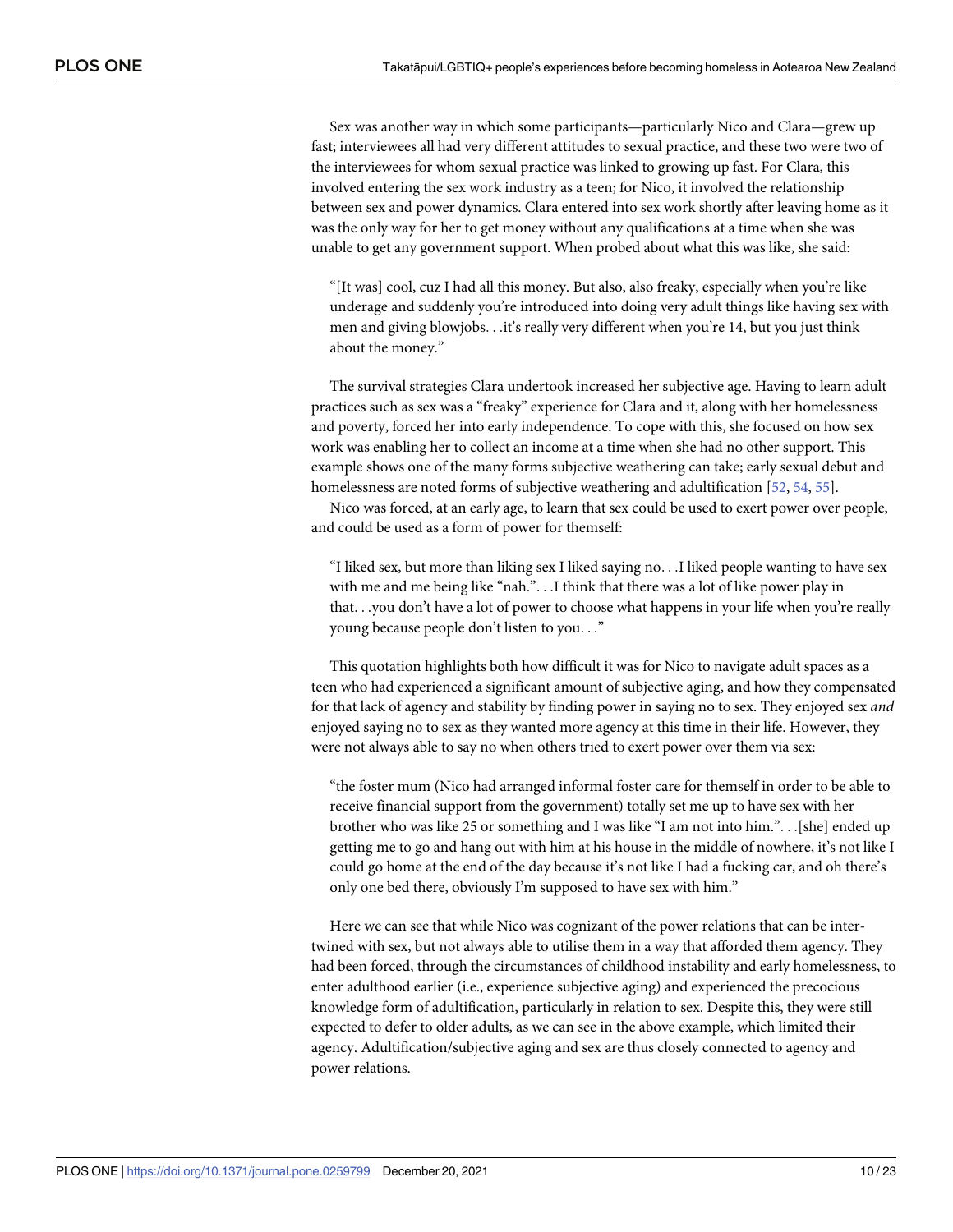<span id="page-10-0"></span>This section has examined the ways in which participants were forced to grow up fast, and the impact this had on their lives. Adversity in childhood forced participants to grow up fast, and resulted in them aging more quickly than their peers. Understanding experiences in childhood and teen years are necessary in being able to fully understand how and why Takatāpui/ LGBTIQ+ homelessness manifests.

#### **Difficulty in finding housing**

Participants shared experiences of looking for housing that took place in stressed housing markets, and included lowered expectations, discrimination, presenting as a different self for acceptance, and systemic issues. These experiences occurred primarily in adulthood, but were also present in adolescence for some participants. Finding housing caused considerable anxiety for participants and fed into existing instabilities, as well as diminishing their sense of self. Housing markets are a key factor that influence experiences of homelessness; highly competitive, expensive, and discriminatory housing markets can directly lead to episodes of homelessness [[56](#page-20-0)]. Thus, marginalised people and low-income earners can find looking for housing to be incredibly difficult, and stressful, experiences. The experiences discussed below highlight how the housing system can fail those in need and contribute to homelessness.

Many interviewees were looking for housing in places where the housing market was already highly competitive and expensive—such as Wellington and Auckland. House prices in Aotearoa have steadily risen over the past 30 years, as have the number of households renting, with low-income households the most likely to be renters [[57\]](#page-21-0). Affordable housing is lacking, and social housing (we use social housing here to refer to subsidised housing provided by the state, councils, and community organistions) as a proportion of total housing stock has steadily declined [\[57\]](#page-21-0). These factors are producing increasingly competitive housing markets. Such competition, particularly in the rental market, is likely to unduly impact on low-income earners as rents continue to increase. This makes it harder to obtain housing and plunges low-income earners into homelessness. Participants discussed their experiences with stressed housing markets. For instance, Avery described how, before she transitioned, she and her (now ex-)wife had struggled to find housing as well-paid public servants:

"What really surprised me was if I go back to the early years of my marriage, say there's two of us, both. . .quite well paid, and we're looking for a rental place. . .even for us it was really hard, two relatively typical, respectable [people], paying the rent's not gonna be an issue. . .every property you looked at there was ten people there. . .[all] married couples with jobs. . .if it was that bad in that situation, it was gonna be almost impossible as a queer person looking for rental accommodation."

This quote acknowledges the stress that already existed within the Wellington housing market over a decade ago. Avery also provided a description of the ideal tenant she thought landlords were looking for (i.e., married, middle class, "respectable"), which she no longer conformed to as an openly—and visibly—queer person, with a low income. Such difficulties can directly lead to homelessness; such competitiveness in housing markets mean that those who are visible others—particularly visibly transgender people—are less likely to find housing, and thus at greater risk of becoming homeless. This is precisely what happened with Avery; she became homeless due to discrimination within housing and job markets.

Stressed housing markets resulted in participants lowering their expectations of what they would be allowed to get in the housing market, based on what they believed landlords were looking for. Participants' explanations of their difficulties finding housing revealed that they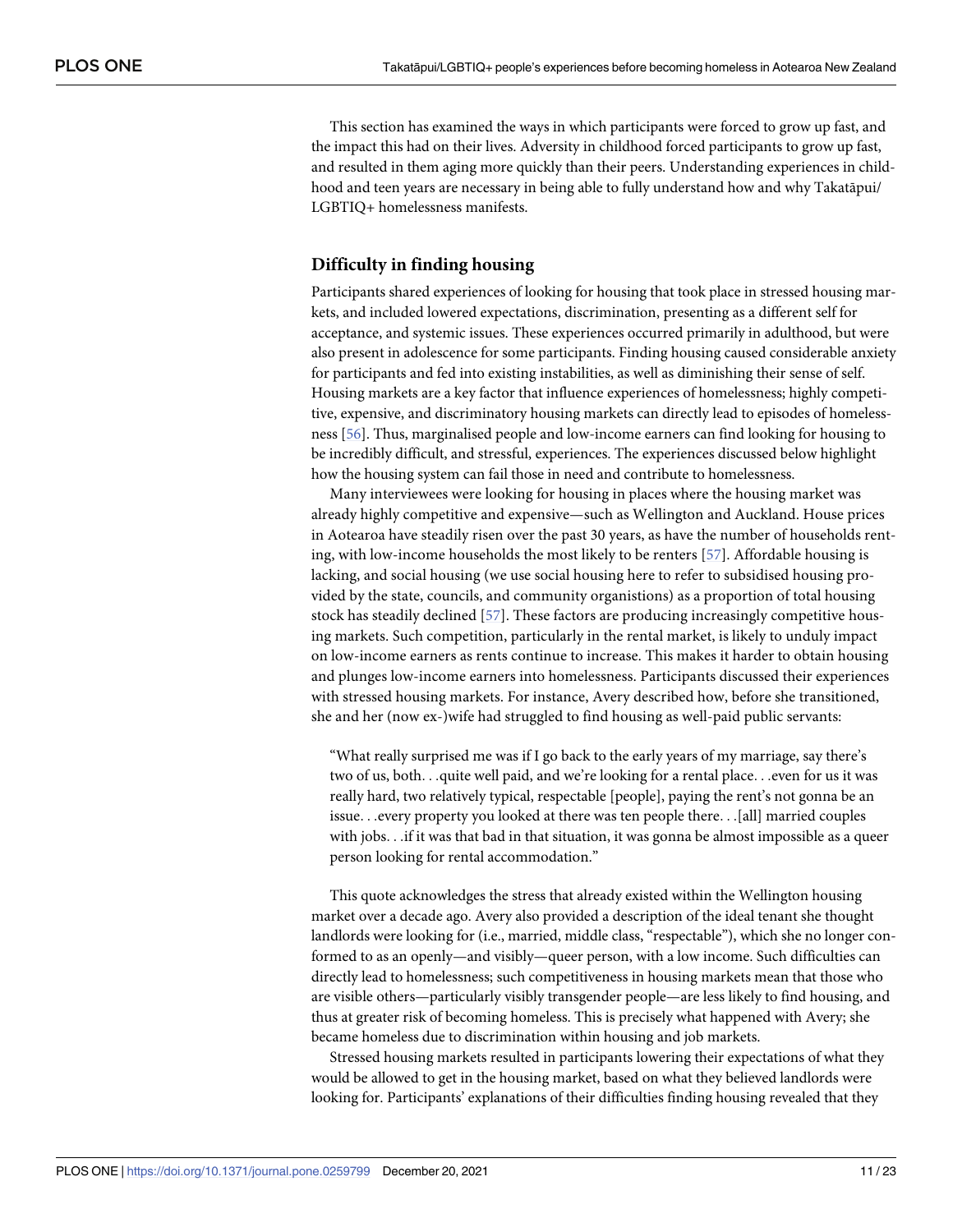<span id="page-11-0"></span>drew on their life experiences, and understanding of the world, in order to make judgements about how they should navigate this. For example, Nico lowered their expectations of the rental market, explaining:

". . .I can write really well and speak in a way that everybody. . .feels like they wanna trust me. . .[I have a] stable job, like all that sort of stuff, I have a family, you know like I don't drink, I don't do drugs. . .I go to fucking bed early. . .technically a tenant like me is the sort of person everyone wants to rent their house to but because I'm trans people don't wanna rent their house to me."

This disjuncture between Nico's sense of self and the way they were treated while looking for housing resulted in them reducing their expectations during subsequent encounters with the housing market. Thus, Nico recognised that they were judged by landlords, and they came to realise this made it more difficult for them to secure housing. This difficulty resulted in Nico becoming homeless again in adulthood, this time with their child.

Clara also touched on this, noting that in her experience, landlords seemed dubious taking on trans people as tenants:

"I think landlords are really dubious about transgender people. . .I don't know what it is, I think it falls into that [too] hard basket category again where. . .they don't wanna bother, they don't wanna know about it, cuz it's not the normal."

Being trans, and thus a visible "other," meant Clara's experiences of finding housing have been characterised, in her opinion, by landlords making judgements about her being "too hard" to deal with, as she is not "normal." Through the lens of Goffman [\[58\]](#page-21-0) we see that being a visible "other" here is a discredited stigma; meaning it cannot be easily hidden, and thus causes people to pass judgement on the stigmatised person. Feeling as though others are viewing her as difficult has resulted in Clara reducing her expectations both of landlords, and of the housing market more generally. Furthermore, such discrimination made obtaining housing a homeless transgender woman even more difficult than if she had been cisgender.

The subjective experience of participants as Takatāpui/LGBTIQ+ people looking for housing was that many of their interactions were characterised by them as discrimination. It is difficult to know if these interactions did involve overt discrimination, or if interviewees had perceived the situation this way due to the culmination of their past experiences, perceptions of others, and expectations of how they were going to be treated. For instance, Clara discussed how she felt she was discriminated against when she was evicted from a rental property:

"...we'd end up getting a place...eventually we'd have about four or five of us staying in like a two or three bedroom house cuz there's. . .not really any other accommodation out there for trans people. . .We would eventually have people couch surfing at our places. . .that would often get us into trouble, like the landlord would say "oh I hear you've got heaps of people here, or youse are up really late at night time, what are youse doing?". . .And it's like well actually we're all sex workers so you know, we're getting the bills paid. . .a lot of the time they wouldn't like that. . .even after the law reform bill (the Prostiution Reform Act 2003, which decriminalised sex work in Aotearoa) went through it still wasn't really acceptable. . .then it was like "right, you've got a month to get out, youse have to leave. ""

Clara understood this situation as being discriminatory; she was kicked out of her rental homes because she and her flatmates were sex workers which she felt like her landlord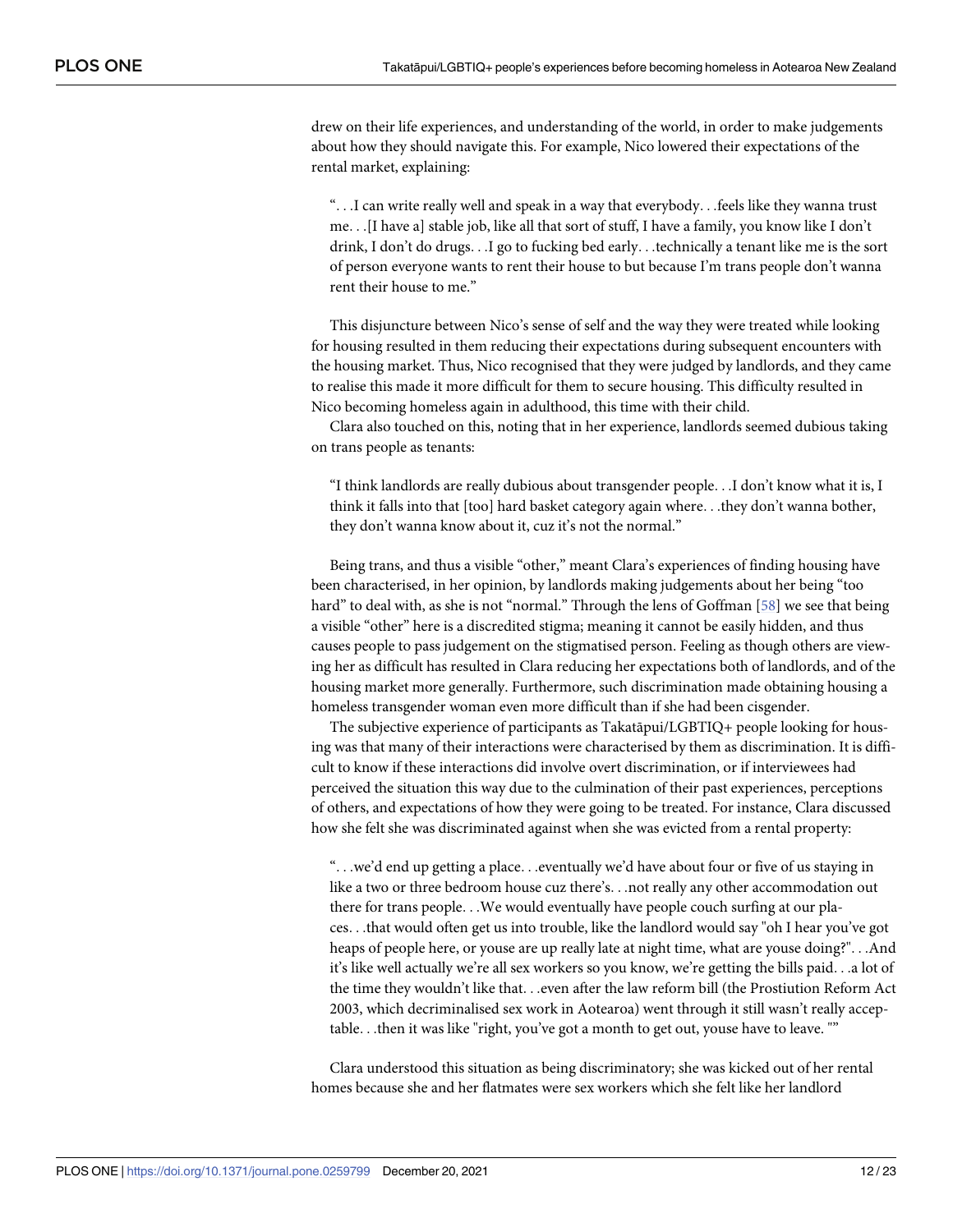<span id="page-12-0"></span>disapproved of, despite sex work making it possible for them to pay their rent. However, we do not know the perspectives of her flatmates, neighbours, and landlord—she noted she and her flatmates kept late hours, and had many guests, which could have made them undesirable as neighbours. While we are unsure of the exact year this example occured, it is highly likely it occured during a time when no-cause evictions were legal in Aotearoa, meaning it would have been legal for Clara's landlord to evict her if they had wanted to. These different norms around what is—and is not—acceptable contributed to friction in Clara's experiences as a tenant and neighbour. This rental instability caused Clara significant stress, and had the potential to result in her again experiencing homelessness.

Due to negative experiences while finding housing, and experiences of discrimination, there were instances where interviewees presented as a different self in order to meet their internalised beliefs about what they thought landlords/flatmates were looking for. When Marielle was looking for a flat, while homeless, she pretended to be straight during flat interviews:

"you just kind of get very good at making yourself fit whatever mould they need to find. Like I moved into a flat where I knew they wanted a straight female, so I was just like yep, only like dick."

Her prior experiences of finding flats meant she was aware of the social norms around what makes one a successful flatmate candidate, and she adjusted how she presented herself accordingly. In addition to this, her desire for her episode of homelessness to end meant that hiding this part of her identity was a sacrifice she was willing to make. Similarly, Ayeisha noted when she was looking for housing "I knew. . .to be a little discreet about being a homosexual." This was due to her experience of being evicted from the garage she had been living in for what she suspected was homophobia: she said her landlords had suspected she was a lesbian and found a reason to end her tenancy. When she did eventually find housing, she made sure her new landlords did not know she was a lesbian. These examples show how Takatāpui/LGBTIQ+ people have had to hide their identities as best they can in order to navigate the housing market. These examples emphasise how some LGBTIQ+ identities are discreditable stigmas i.e.; they can be concealed and hidden. A further discussion of participants presenting as a different self for acceptance will be provided in future papers.

There was also an acknowledgement of systemic issues within Aotearoa housing markets; which directly links to the systems failures theme below. Specifically, Nico highlighted how those who are visible minorities *and* low-income earners are going to get locked out of competitive housing markets. They explained this was because, in their experience, landlords and property managers would be more likely to choose someone who is more like them (i.e., usually cisgender and Pākehā). They said:

". . .if you've got like \$1500 a week to spend on a house you can have any house. . .but if you are competing with other people for cheap housing, they are always gonna choose someone who is like them, not someone who is like me [Māori and trans/takatāpui] and people like me are not usually landlords."

The intersectional combination of being a visible "other" and living in poverty was—and still is—systemically locking trans people out of the housing market, making them increasingly vulnerable to becoming homeless. Poverty is one of the main catalysts to homelessness and when it is combined with racism it can systemically lock people out of housing, pushing them into homelessness [[13](#page-19-0), [59–61\]](#page-21-0). This multiplicity of factors positions an already marginalised demographic in an unnecessarily precarious place within housing markets.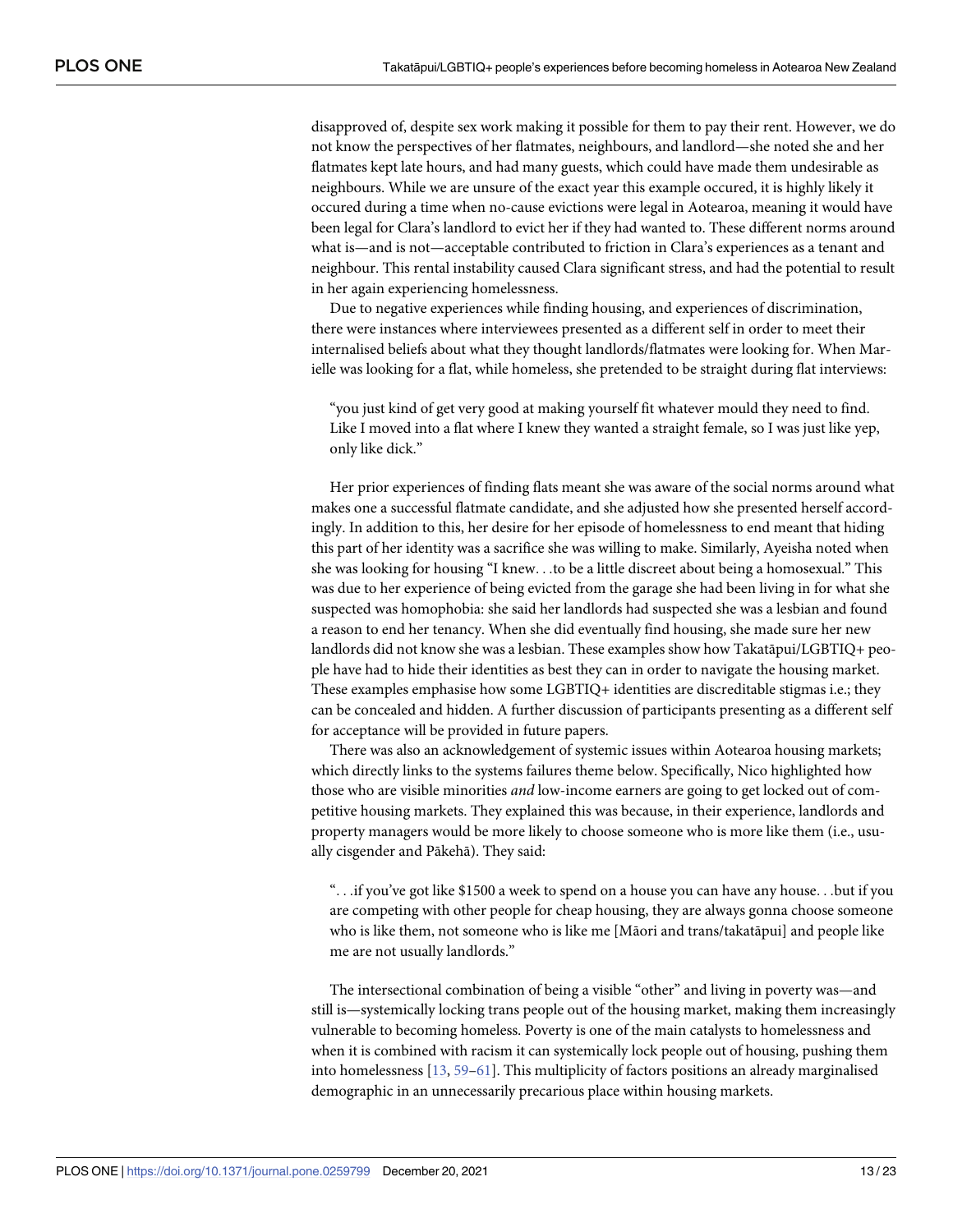<span id="page-13-0"></span>In sum, difficulty finding housing was a key category throughout the interviews. Navigating stressed housing markets was a difficult endeavour for many of the participants, which resulted in them lowering their expectations, experiencing stress and discrimination, and presenting as a different self for acceptance, all while trying to deal with systemic failures within the housing market. This was particularly evident amongst the transgender and gender diverse participants; their inability to fully conceal their transgender identity meant that landlords and flatmates were easily able to discriminate against them as visible "others."

#### **Systems failures resulting in a lack of autonomy**

There were a number of systems failures that consequently restricted participants' autonomy; specifically, systems of housing, childhood/family, economic equality, and Takatāpui/LGBTIQ + inclusion and acceptance. These failures occurred both in childhood and adulthood. The failures of these systems served to further marginalise participants, and the instability, stress, and limited options they created served to restrict participants' autonomy; they do not have the ability to self-govern and the choices available to them are heavily restricted due to these systems failures. This category is linked to pervasive instability and difficulty finding housing. In exploring how different systems fail, and the ways in which they limit autonomy, we can further understand how Takatāpui/LGBTIQ+ people experience homelessness.

Aotearoa has a welfare state and social housing to provide support for people in need and provide a "safety net;" tenants are afforded protection through government legislation such as the Residential Tenancies Act; unemployed and low-income earners are able to receive a benefit and an Accommodation Supplement if their housing costs are high; and government funded social services provide support for issues such as housing, tenancy, and food insecurity. Additionally, charitable services are widespread, and often receive government funding. Despite this, participants observed widespread failings in all of these systems, which resulted in a lack of autonomy. Homelessness is a form of "structural disempowerment" which places people in a position of marginality [[62](#page-21-0)]. Homelessness is a process and experience of disempowerment, which can serve to remove autonomy. As discussed earlier, there are numerous issues with the housing and rental markets in Aotearoa. One of these relates to the ways in which the system locks people out and reduces their autonomy. For instance, housing and rental systems failures have resulted in Avery having little choice about where she lives, and who she lives with, increasing the instability she faces. After an extended period of homelessness—which was triggered in part by discrimination in both housing and job markets, as well as lack of affordable housing stock—she finally found a flat to live in:

". . .now I'm back to flatting again, and you know, we've got a very well-known company as our property manager and they're very slack, and my flatmate a couple of times has kind of put her foot down and got some stuff done, but I'm afraid of rocking the boat, cuz I'm looking at the property from an economical point of view. . .somebody should buy it and redevelop it because it's a prime site. . .so I don't want to end up being like painful tenants to motivate people to sell the property from under us. Like, you're so powerless."

Going flatting was the only feasible housing option available to Avery, but, as shown, she found herself in a situation where she felt "powerless" to ask the property manager to address any of her concerns about the condition of the house; she was worried asking for repairs would jeopardise her tenancy and make her landlord consider selling the property. This is a common problem for renters [\[63\]](#page-21-0). This lack of power results in instability and transience amongst an already vulnerable population. Issues such as these within rental markets, and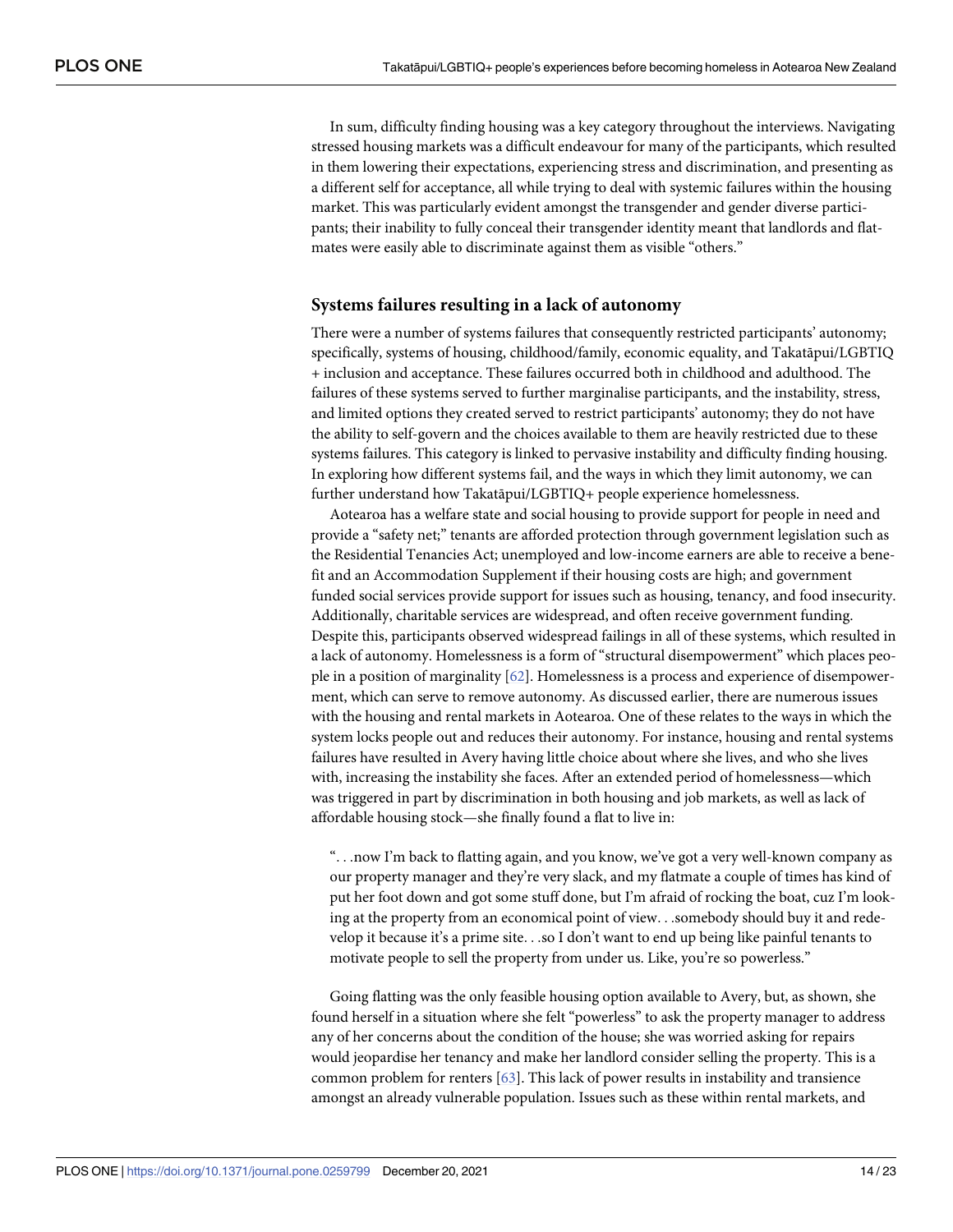minimal protections for renters, can lead to homelessness amongst populations who are living in poverty and facing intersecting oppressions such as those who are Takatāpui/LGBTIQ+ and Māori, if they attempt to challenge their landlords.

Systems failures of support structures during childhood also limited autonomy. For instance, Nico explained how the unstable nature of their childhood and lack of support and guidance during this time meant they struggled to know how to make good decisions, and had not learnt specific norms:

"I mean everything, it just never really lasted long. . .I think it was just some difficulties with stability. . .when you're. . .not used to living a stable life. . .it's quite hard to make that for yourself. . .like not having blueprints. . .a lot of times. . .I just didn't make good decisions. . ."

Here they are suggesting that not having "blueprints" and missing out on the stability and norms most experience during childhood has contributed to their poor decision making, which further entrenched the instability they experienced. The systemic failures that led to instability in Nico's childhood—such as entrenched poverty and racism—has had a significant impact on the trajectory of their life and made it difficult for them to make good decisions. Nico was able to recognise that had there been systems in place (such as better income support for their parents and themself and educational support to make their transition into adulthood easier), they might not have experienced such extreme instability.

Poverty and income inequities also resulted in a lack of autonomy for participants; specifically, the intersections between poverty, Takatāpui/LGBTIQ+ identities, and racial/ethnic minorities. Nico explained income inequities and discrimination that leave Māori trans people particularly vulnerable:

". . .a lot of trans [people]. . .are also sex workers. . .[and] developing your skills over a longer period of time doesn't mean you get more work, doesn't mean you get paid more. . .like for most people. . .by like the time that they're older usually they've been able to accumulate resources. . .for Māori trans people they usually haven't been able to accumulate that money. . .as they get older they get less money because they get less work and. . .maybe they are on a benefit but then that's hardly any money. . .they don't have a lot of options. . .there's very few older trans people who have managed to buy a house for themselves, and even if they could manage to. . .do lots of sex work and save ten grand or twenty grand they spend it on surgery (gender affirming surgery). . .on their basic healthcare needs. So, there's like a real systemic problem there."

The intersections of racism and transphobia, as well as poverty and the neoliberalisation of the welfare state, have resulted in Māori trans people being pushed into precarious living situations and cycles of poverty. This shows how intersection oppressions can result in unique, complex, problems for people, which Crenshaw [\[3\]](#page-18-0) notes is important to embrace in order to resist compartmentalising experiences and attempts to undermine collective action. Furthermore, we can see that their autonomy becomes limited and, as Nico noted, they "don't have a lot of options." This, in turn, can lead to homelessness and make it difficult for an individual to exit homelessness and poverty without any additional support.

Systems failures that result in poverty and income inequities were also briefly discussed by Clara and Felix. Clara focused on how transgender people are judged for making choices in situations where their full autonomy is limited. She said: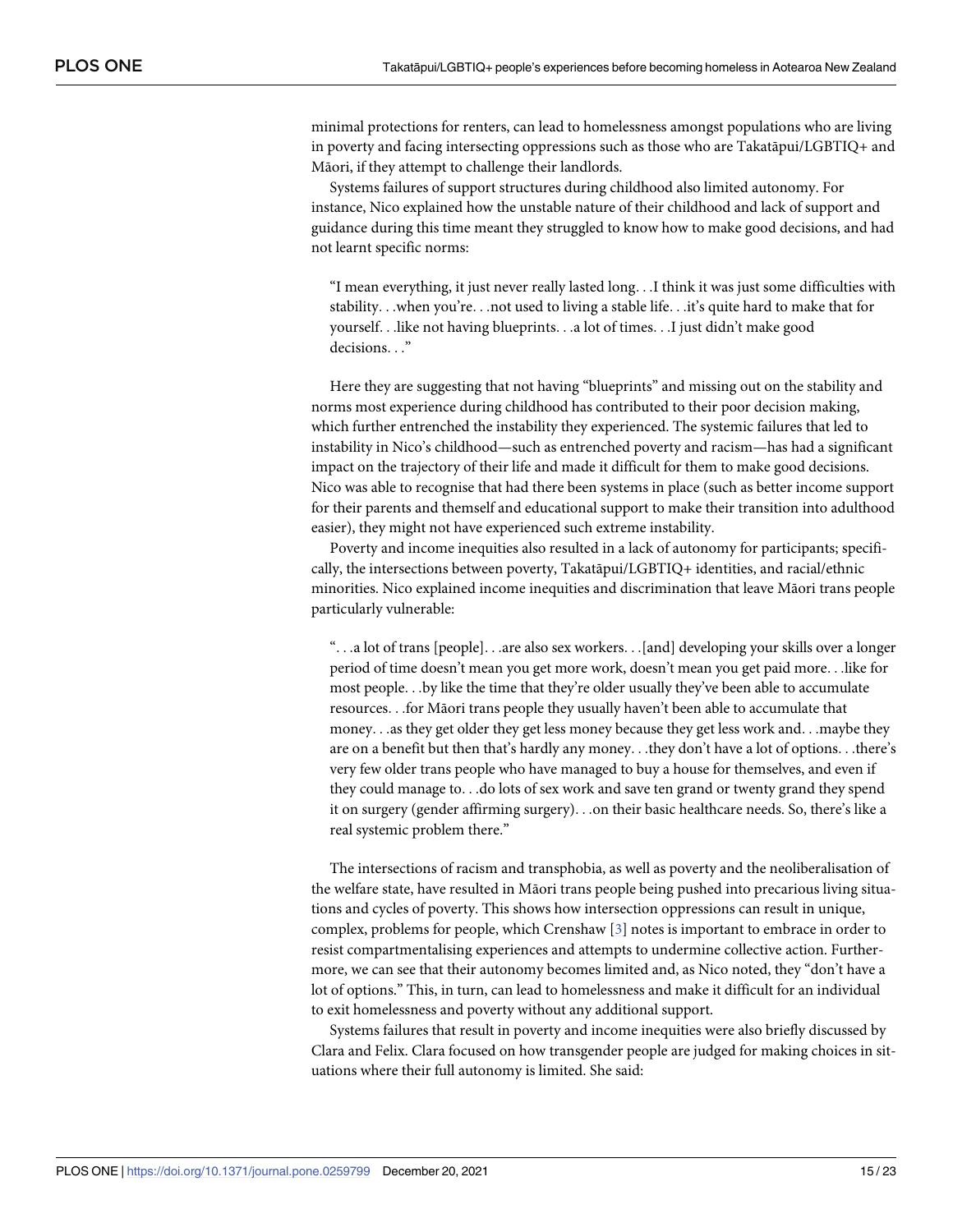<span id="page-15-0"></span>"often transgender people are pushed up against a wall and then when we have to have make bad choices for ourselves cuz there's nothing else to do, then society looks down on us for making those choices when they've actually put us in those positions to begin with."

The transphobia she faced—and the lack of resources and support that accompanied it meant she was not always able to make choices that she would have liked to have been able to make. The various systems failures Takatāpui/LGBTIQ+ people are facing mean, as Felix noted, "people are giving up their vocations, jobs, studies, just to have a safe roof over their head."

Following on from the above examples, insufficient support for Takatāpui/LGBTIQ+ identities was another key area in which participants experienced systems failures; some of the trans participants, in particular, faced a lack of support for their transition processes. People who are transgender face difficulties with discrimination and stigma, family rejection, and violence, amongst others [\[64,](#page-21-0) [65](#page-21-0)]. Transitioning is often a difficult process, particularly when there are minimal supports available to the individual who is transitioning. Transitioning combines social, medical, psychological, and interpersonal changes, and is a process which is often traumatic [\[66\]](#page-21-0). The ways in which participants' experienced Takatāpui/LGBTIQ+ specific systems failures were related to the lack of support available to transgender people when they transition. Clara struggled to have her needs met as a teenager when she first started to transition:

"I didn't really feel supported or have the available, available resources to like fully come out and be a transgender person or have your family be there to support you, like I felt completely isolated from everything."

This lack of support and failure to have her needs met were the catalyst in her becoming homeless; as mentioned earlier, Clara became homeless when she ran away from home at age 14. Clara now volunteers with a charity that supports people who are transgender—and other gender minorities—with any unmet needs they might have, such as accessing information about healthcare and changing identity documents. This example clearly shows how systems of social support and healthcare restricted Clara's autonomy; not having systems of support meant she was not able to be fully supported by her family and wider community when she came out. Ultimately this became intolerable to her, and she felt her only option was to run away from home.

Similarly, Felix mentioned how there was minimal support for him as a young person exploring his sexual orientation. Listing youth focused organisations around the country, he noted "none of these places were around when I was a kid." This absence of both family acceptance and peer groups meant there was no support for him when he first came out (and was consequently kicked out of home). This meant he was isolated from his community during a time when he was exploring his identity and trying to be his most authentic self. He went on to discuss how there are now a number of support and peer groups for Takatāpui/LGBTIQ+ teenagers and university students, but there is a lack of peer support groups outside of that. Felix decided to try fill this gap himself and re-start a peer support group for Takatāpui/LGBTIQ+ adults.

In sum, there were failures of multiple systems of housing, income, Takatāpui/LGBTIQ+ support, and family that served to restrict the autonomy and freedom of choice available to participants. These failures increased the instability interviewees experienced, and directly contributed to them becoming homeless. Survival within unequal structures restricts a marginalised person's agency through the limited range of options available to them.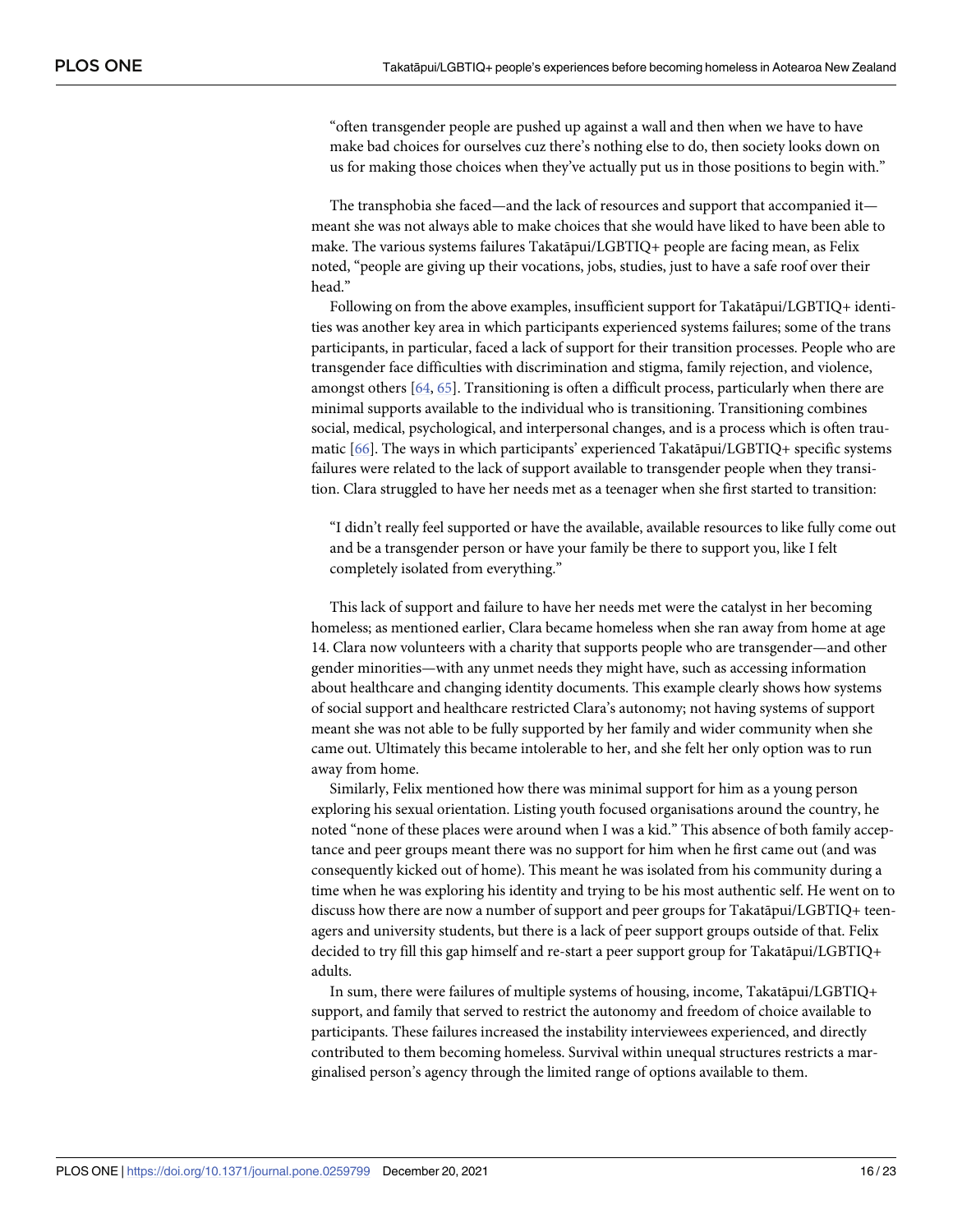#### <span id="page-16-0"></span>**Discussion**

The categories presented above give us a means through which we can understand specific experiences of homelessness and all it entails—such as poverty, poor mental health, drug addiction, and sexual practice. The following discussion increases our understanding of how homelessness was experienced and understood by participants; we can see how individual experiences feed into a larger system of inequities, missed intervention points, and inadequate support. These experiences prior to becoming homeless are consistent with international literature that shows LGBTIQ+ people experience structural (e.g., cisnormativity, heteronormativity, discrimination in the housing market, and having to grow up fast) and intrapersonal factors (such as addiction and poor mental health) which contribute to them experiencing homelessness [\[67–71](#page-21-0)].

Takatāpui/LGBTIQ+ people are frequently forced to hide their Takatāpui/LGBTIQ+ identity/ies simply to gain acceptance in housing and job markets, and in social service organisations such as homeless shelters [\[15,](#page-19-0) [16,](#page-19-0) [65,](#page-21-0) [72\]](#page-21-0). This goes against one's rights of freedom of expression, access to social security, and equal treatment. For example, the difficulty in finding housing section shows that overly expensive and competitive private housing markets forced many participants to present as a different self in order to try and obtain housing. This is consistent with international literature indicating that LGBTIQ+ people face discrimination within housing markets on the basis of their sexual orientation and/or gender identity [\[73–](#page-21-0) [75\]](#page-21-0). These circumstances, and the survival strategies that they entailed, limited participants' freedom to present and act in ways that were consistent with their sense of self. Survival within unequal structures restricts a marginalised person's agency through the limited range of options available to them. Specifically, Takatāpui/LGBTIQ+ people experiencing homelessness are often forced to hide their Takatāpui/LGBTIQ+ identity/ies. Survival can often mean they do not have the choice to express their Takatāpui/LGBTIQ+ identities; the choice to live openly and proudly is not available to them without directly risking their safety, incomes, housing, and interpersonal relationships. Being forced to mask one's Takatāpui/LGBTIQ + identity places stress on the individual, which can carry through to their familial, social, and romantic relationships. Furthermore, this can intersect with other oppressions, such as racial discrimination, which can further limit autonomy [\[13\]](#page-19-0). For example, both racial and anti-Takatāpui/LGBTIQ+ discrimination in the housing market limits the range of housing options available to a person, and can result in insecurity and homelessness; this compounds for people with multiple vulnerabilities (e.g., those who are poor *and* Takatāpui/LGBTIQ+). Thus, people who face intersecting oppressions have limited agency by way of these structures of oppression forcing them to hide their most authentic self. Intersectionality thus helps us to see how multiple oppressions and the complexity of their interactions can result in negative outcomes [[4](#page-18-0)].

Instability was a pervasive theme throughout each interviewee's narrative. This was primarily experienced in childhood, and had flow-on effects throughout their lives. Such findings align with international literature which indicates that people who identify as LGBTIQ+ and have experienced homelessness have also experienced a great deal of instability (particularly housing instability) throughout their lives [\[76–78\]](#page-21-0). Krause et al. [[78](#page-21-0)] found that instability for LGBTIQ+ youth was rooted in early life experiences; this aligns with the findings presented in this paper showing numerous and wide-ranging instabilities experienced in childhood. Furthermore, the international literature shows that instability is worsened for those who hold multiple stigmatised identities, and that those who experience it face greater level of discrimination on the basis of LGBTIQ+ identity [\[76,](#page-21-0) [77\]](#page-21-0). These findings, along with the corresponding international literature, show that there are a number of common experiences amongst LGBTIQ+ people prior to them experiencing homelessness. This gives us important insights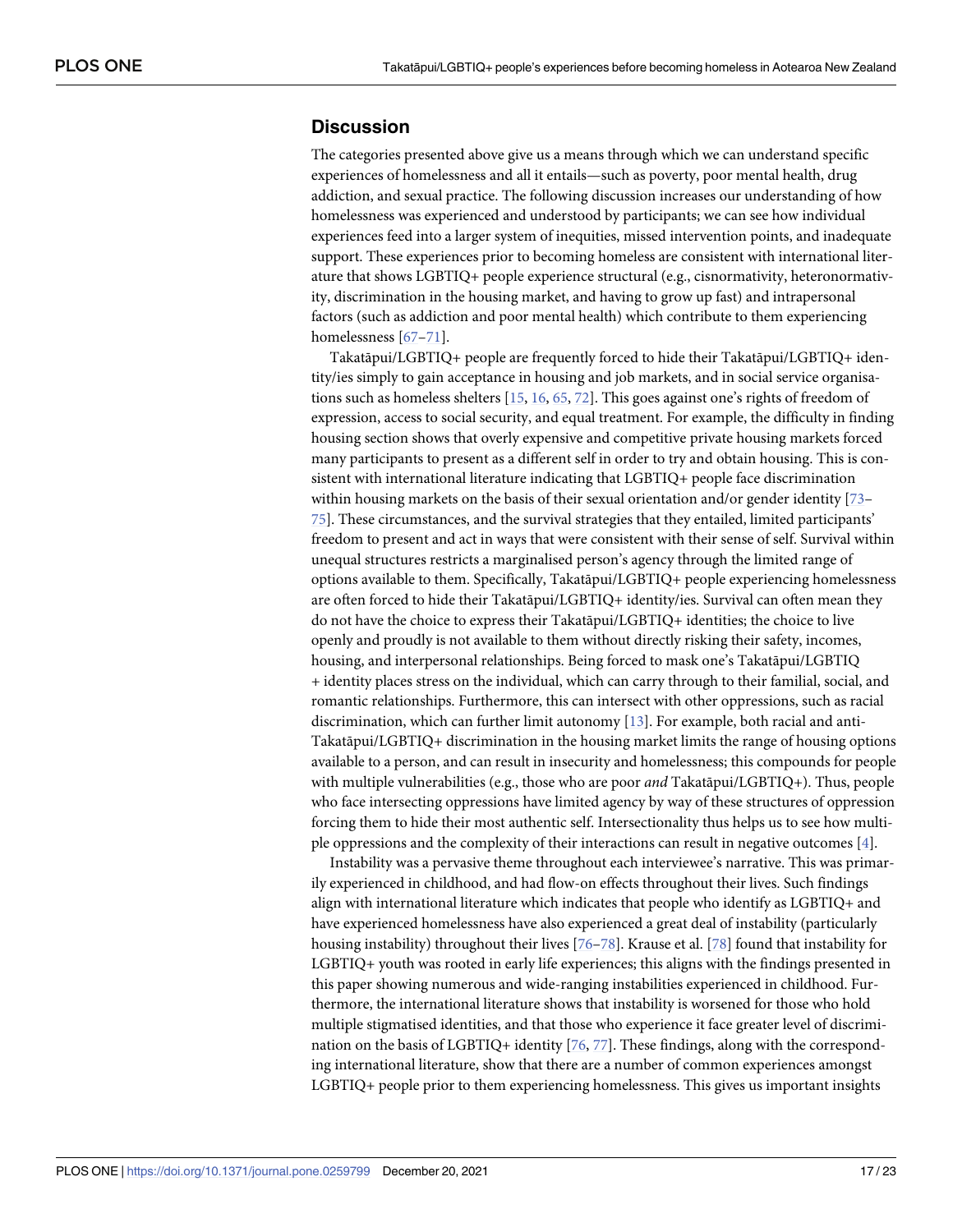<span id="page-17-0"></span>into the multitude of factors involved in a person's experiences of homelessness; we can see the importance of structural factors such as residential and financial stability, safe and stable childhoods, and well-functioning housing markets as protective factors against homelessness.

Another key finding was failures of institutional support systems. Takatāpui/LGBTIQ+ people experiencing homelessness were failed by institutions (such as government agencies and social service organisations) which contributed to, or worsened, their episodes of homelessness; social welfare was an area where participants were acutely failed. Part of this stems from the structure of the welfare system in Aotearoa. Rhetoric of welfare dependency and individual responsibility are a common and long-standing means through which governments can weaken welfare states. Narratives of welfare dependency link the security extended to individuals to a loss of individual responsibility [\[79\]](#page-21-0). In Aotearoa, multiple governments and politicians have repeatedly justified efforts to re-shape the social welfare system as attempts to mitigate welfare "dependency" [[80–84\]](#page-22-0). Despite this, government data indicates that benefit sanctions do not work, and only serve to increase the length of time spent on a benefit [\[85\]](#page-22-0). As this paper has shown, people who experience homelessness need, but do not currently receive, adequate income support to mitigate the poverty they experience. These findings show just how government and mismanaged social support systems have contributed to experiences of Takatāpui/ LGBTIQ+ homelessness. We suggest that WINZ needs to have more flexibility built into its systems to take into account people's individual circumstances, particularly for young Takatāpui/LGBTIQ+ people who have become homeless due to discrimination from within their families. The findings we present show real problems with the way Takatāpui/LGBTIQ+ experience WINZ. This urgently needs to be addressed by government. Furthermore, we believe that implementing all of the recommendations made by the Welfare Expert Advisory Group [\[86\]](#page-22-0) will ensure that individuals and their families are less likely to experience multiple systems failures, which, as we have seen, plunge people into a state of instability, entrenched poverty, and precarity; all of which can lead to homelessness.

Shelton [[87](#page-22-0)] argues that those of us working to address Takatāpui/LGBTIQ+ homelessness must not problematise the individual, as this shifts our focus away from the root causes of the problem—such as heterosexism and queerphobia, cisgenderism and transbias, poverty, and racism—onto an identifiable villain. The main strength of this paper is that while it has given space for individual experiences to be explored, it has made clear the systemic failures and oppressions that lead to Takatāpui/LGBTIQ+ people becoming homeless. Shelton [\[87\]](#page-22-0) notes that part of our work in preventing and ending homelessness is to help dismantle oppressive systems that privilege some citizens over others; this paper has contributed to this work. We have further contributed to this by considering the intersectional nature of participants' experiences. However, the main limitation of this paper is the homogeneity of participants. There were no disabled, intersex, Pasifika, or refugee participants, which means their experiences of Takatāpui/LGBTIQ+ homelessness in Aotearoa did not contribute to the research. Further research is needed to ensure these voices are heard. There are numerous additional avenues for future research about Takatāpui/LGBTIQ+ experiences of homelessness in Aotearoa. Some of the fundamental areas that need researching are; the frequency and demographics of Takatāpui/LGBTIQ+ homelessness, Takatāpui/LGBTIQ+ people's experiences with homelessness service providers, and Takatāpui/LGBTIQ+ people's routes into and out of homelessness. There is also a need for specific research on Māori Takatāpui/LGBTIQ+ homelessness.

## **Conclusion**

This paper has explored key experiences before Takatāpui/LGBTIQ+ identifying people in Aotearoa became homeless. Participants reported high levels of instability, particularly in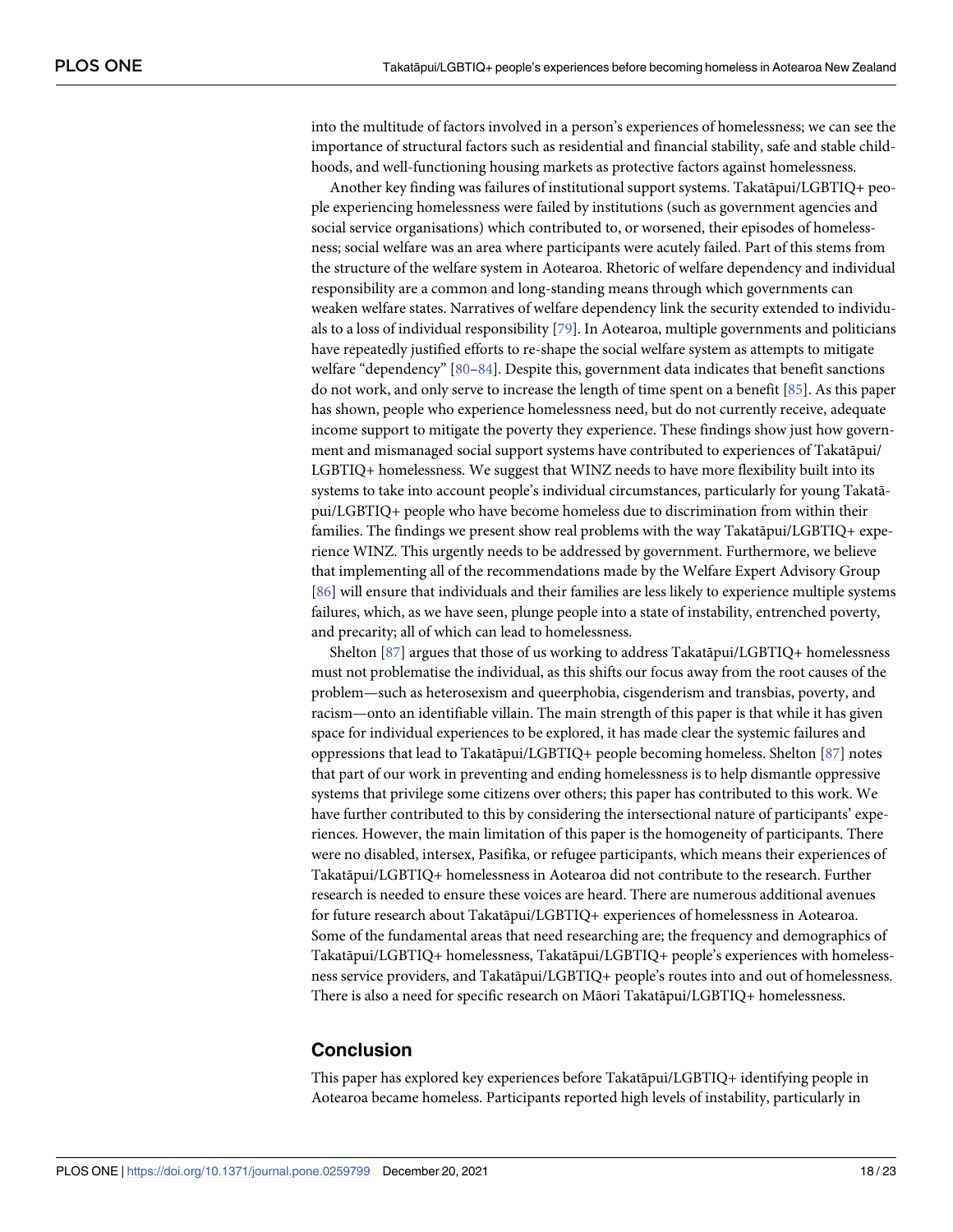<span id="page-18-0"></span>childhood. Alongside this, participants also experienced situations which forced them into early adultification, often due to the multiple systems failures they faced. Additionally, participants also reported a number of difficulties in navigating stressed housing markets, which often resulted in them having to present as a different self in order to secure housing. These findings look at a multitude of factors that contribute to Takatāpui/LGBTIQ+ people's experiences prior to becoming homeless, which broadens our understanding of the issues and contributes to existing knowledge about what systems changes need to occur in order to prevent LGBTIQ+ homelessness. This paper fills an important gap in the Aotearoa homelessness literature, and furthers international understandings of LGBTIQ+ homelessness.

#### **Acknowledgments**

We acknowledge the research participants who generously shared with us their time and stories. It was a privilege to be trusted with their stories. Ngā mihi nui. We also wish to acknowledge transgender, non-binary, intersex, and gender expansive people's right to selfdetermination.

## **Author Contributions**

**Conceptualization:** Brodie Fraser, Elinor Chisholm, Nevil Pierse.

**Data curation:** Brodie Fraser.

**Formal analysis:** Brodie Fraser.

**Funding acquisition:** Nevil Pierse.

**Investigation:** Brodie Fraser.

**Methodology:** Brodie Fraser.

**Supervision:** Elinor Chisholm, Nevil Pierse.

**Writing – original draft:** Brodie Fraser.

**Writing – review & editing:** Brodie Fraser, Elinor Chisholm, Nevil Pierse.

#### **References**

- **[1](#page-0-0).** Ecker J. Queer, young, and homeless: A review of the literature. Child Youth Serv 2016; 37:325–61. <https://doi.org/https%3A//doi.org/10.1080/0145935X.2016.1151781>
- **[2](#page-0-0).** Abramovich A. LGBTQ Youth homelessness in Canada: Reviewing the literature. Can J Fam Youth 2012; 4:29–51.
- **[3](#page-1-0).** Crenshaw K. Demarginalizing the Intersection of Race and Sex. Univ Chic Leg Forum 1989; 1989.
- **[4](#page-1-0).** Dean L, Tolhurst R, Khanna R, Jehan K. "You're disabled, why did you have sex in the first place?" Glob Health Action 2017; 10.
- **[5](#page-1-0).** Creswell JW, Creswell JD. Research Design: Qualtitative, Quantitative, and Mixed Methods Approaches. Fifth, Thousand Oaks: SAGE Publications, Ltd; 2018.
- **[6](#page-1-0).** Kerekere E. Part of The Whānau: The Emergence of Takatāpui Identity He Whāriki Takatāpui. Victoria University of Wellington, 2017.
- **[7](#page-1-0).** Fraser B, Pierse N, Chisholm E, Cook H. LGBTIQ+ homelessness: A review of the literature. Int J Environ Res Public Health 2019; 16. <https://doi.org/10.3390/ijerph16152677> PMID: [31357432](http://www.ncbi.nlm.nih.gov/pubmed/31357432)
- **8.** Ecker J, Aubry T, Sylvestre J. A Review of the Literature on LGBTQ Adults Who Experience Homelessness. J Homosex 2018; 00:1–27. <https://doi.org/10.1080/00918369.2017.1413277> PMID: [29206576](http://www.ncbi.nlm.nih.gov/pubmed/29206576)
- **9.** Whitbeck L, Chen X, Hoyt DR, Tyler KA, Johnson KD. Mental disorder, subsistence strategies, and victimization among gay, lesbian, and bisexual homeless and runaway adolescents. J Sex Res 2004; 41:329–42. <https://doi.org/10.1080/00224490409552240> PMID: [15765273](http://www.ncbi.nlm.nih.gov/pubmed/15765273)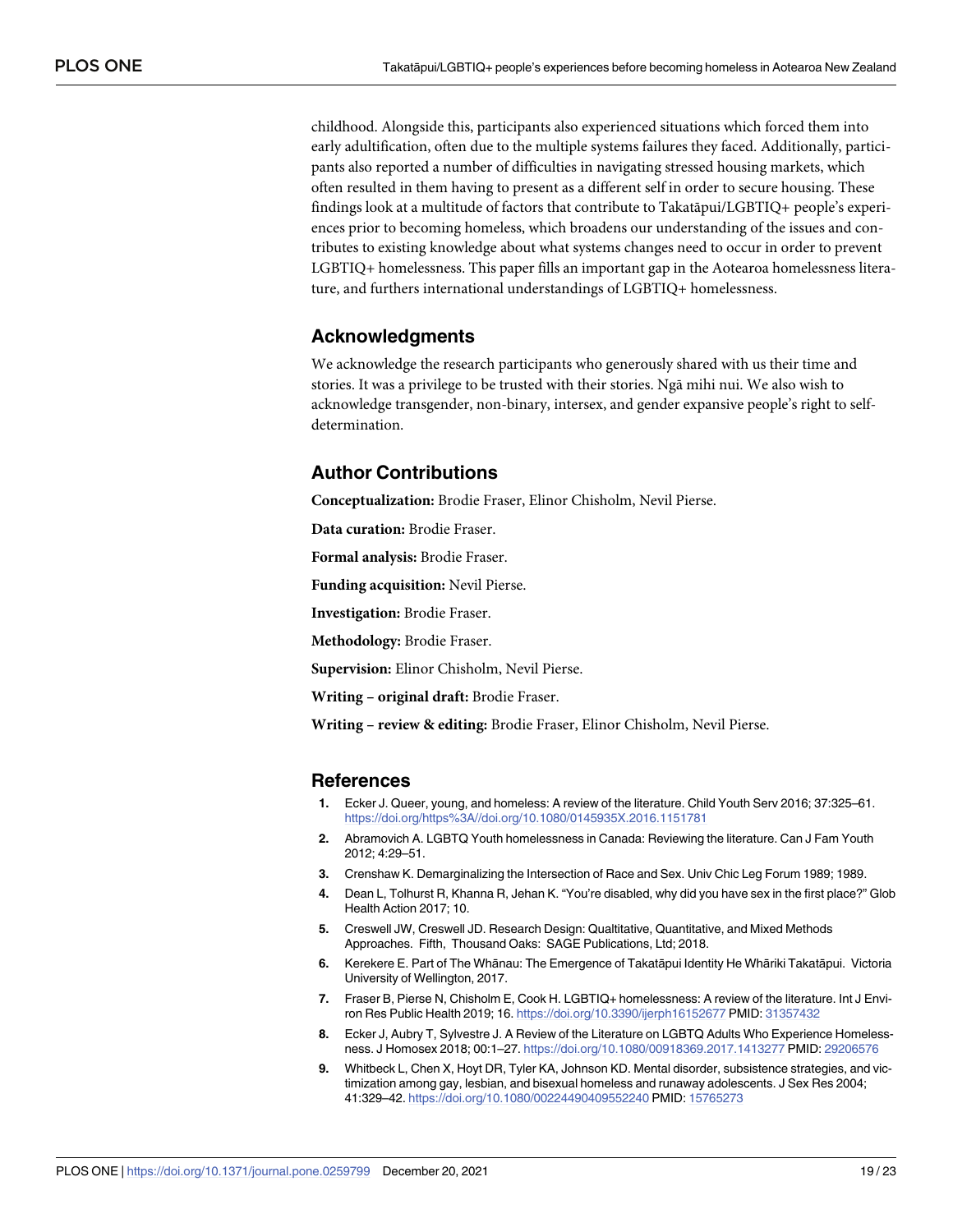- <span id="page-19-0"></span>**10.** Walls NE, Bell S. Correlates of engaging in survival sex among homeless youth and young adults. J Sex Res 2011; 48:423–436. <https://doi.org/10.1080/00224499.2010.501916> PMID: [20799134](http://www.ncbi.nlm.nih.gov/pubmed/20799134)
- **11.** Siconolfi D, Tucker JS, Shadel WG, Seelam R, Golinelli D. Health, Homelessness Severity, and Substance Use among Sexual Minority Youth Experiencing Homelessness: A Comparison of Bisexual Versus Gay and Lesbian Youth. J Sex Res 2019; 57:933–42. [https://doi.org/10.1080/00224499.2019.](https://doi.org/10.1080/00224499.2019.1695723) [1695723](https://doi.org/10.1080/00224499.2019.1695723) PMID: [31809204](http://www.ncbi.nlm.nih.gov/pubmed/31809204)
- **[12](#page-1-0).** Tyler KA, Johnson KA. Trading sex: Voluntary or coerced? The experiences of homeless youth. J Sex Res 2006; 43:208–16. <https://doi.org/10.1080/00224490609552319> PMID: [17599243](http://www.ncbi.nlm.nih.gov/pubmed/17599243)
- **[13](#page-1-0).** Page M. Forgotten Youth: Homeless LGBT Youth of Color and the Runaway and Homeless Youth Act. Northwest J Law Soc Policy 2017; 12.
- **14.** Abramovich A. Preventing, Reducing and Ending LGBTQ2S Youth Homelessness: The Need for Targeted Strategies. Soc Incl 2016; 4:86-96. <https://doi.org/https%3A//doi.org/10.17645/si.v4i4.669>
- **[15](#page-16-0).** Maccio EM, Ferguson KM. Services to LGBTQ runaway and homeless youth: Gaps and recommendations. Child Youth Serv Rev 2016; 63:47–57. [https://doi.org/https%3A//doi.org/10.1016/j.childyouth.](https://doi.org/https%3A//doi.org/10.1016/j.childyouth.2016.02.008) [2016.02.008](https://doi.org/https%3A//doi.org/10.1016/j.childyouth.2016.02.008)
- **[16](#page-16-0).** Begun S, Kattari SK. Conforming for survival: Associations between transgender visual conformity/ passing and homelessness experiences. J Gay Lesbian Soc Serv 2016; 28:54–66. [https://doi.org/https](https://doi.org/https%3A//doi.org/10.1080/10538720.2016.1125821) [%3A//doi.org/10.1080/10538720.2016.1125821](https://doi.org/https%3A//doi.org/10.1080/10538720.2016.1125821)
- **[17](#page-1-0).** Kattari SK, Whitfield DL, Eugene Walls N, Langenderfer-Magruder L, Ramos D. Policing Gender Through Housing and Employment Discrimination: Comparison of Discrimination Experiences of Transgender and Cisgender LGBQ Individuals. J Soc Social Work Res 2015; 7:427–47. [https://doi.org/https](https://doi.org/https%3A//doi.org/10.1086/686920) [%3A//doi.org/10.1086/686920](https://doi.org/https%3A//doi.org/10.1086/686920)
- **[18](#page-1-0).** Statistics New Zealand. New Zealand Definition of Homelessness. Wellington: 2009.
- **[19](#page-1-0).** Amore K, Viggers H, Howden-Chapman P. Severe housing deprivation in Aotearoa New Zealand, 2018. Wellington: 2020.
- **[20](#page-1-0).** Cover R. Queer Subjects of Suicide: Cultural Studies, Sexuality and Youth Suicide Concepts in New Zealand. New Zeal Sociol 2005; 20:78–101.
- **[21](#page-1-0).** Greaves L, Sibley CG, Fraser G, Barlow FK. Comparing Pansexual- and Bisexual-Identified Participants on Demographics, Psychological Well-Being, and Political Ideology in a New Zealand National Sample. J Sex Res 2019; 56:1083–90. <https://doi.org/10.1080/00224499.2019.1568376> PMID: [30724611](http://www.ncbi.nlm.nih.gov/pubmed/30724611)
- **22.** Welch S, Collings SCD, Howden-Chapman P. Lesbians in New Zealand: their mental health and satisfaction with mental health services. Aust N Z J Psychiatry 2000; 34:256–63. [https://doi.org/10.1080/j.](https://doi.org/10.1080/j.1440-1614.2000.00710.x) [1440-1614.2000.00710.x](https://doi.org/10.1080/j.1440-1614.2000.00710.x) PMID: [10789530](http://www.ncbi.nlm.nih.gov/pubmed/10789530)
- **23.** Fraser G. Rainbow Experiences of Accessing Mental Health Support in Aotearoa New Zealand: A Community-Based Mixed Methods Study. Te Herenga Waka—Victoria University of Wellington, 2020.
- **[24](#page-1-0).** Counting Ourselves. Executive Summary. 2019.
- **[25](#page-1-0).** Welch S, Howden-Chapman P, Collings SCD. Survey of drug and alcohol use by lesbian women in new zealand. Addict Behav 1998; 23:543–8. [https://doi.org/10.1016/s0306-4603\(98\)00036-7](https://doi.org/10.1016/s0306-4603%2898%2900036-7) PMID: [9698983](http://www.ncbi.nlm.nih.gov/pubmed/9698983)
- **[26](#page-1-0).** Saxton PJW, Dickson NP, Griffiths R, Hughes AJ, Rowden J. Actual and undiagnosed HIV prevalence in a community sample of men who have sex with men in Auckland, New Zealand. BMC Public Health 2012; 12:92. <https://doi.org/10.1186/1471-2458-12-92> PMID: [22296737](http://www.ncbi.nlm.nih.gov/pubmed/22296737)
- **[27](#page-1-0).** Aspin C. Trans-Tasman migration and Māori in the time of AIDS. University of Otago, 2000.
- **[28](#page-1-0).** Aspin C, Reynolds P, Lehavot K, Taiapa J. An investigation of the phenomenon of non-consensual sex among Maori men who have sex with men. Cult Heal Sex 2009; 11:35–49. [https://doi.org/10.1080/](https://doi.org/10.1080/13691050802483711) [13691050802483711](https://doi.org/10.1080/13691050802483711) PMID: [19234949](http://www.ncbi.nlm.nih.gov/pubmed/19234949)
- **[29](#page-1-0).** Fenaughty J, Braun V, Gavey N, Aspin C, Reynolds P, Schmidt J. Sexual coercion among gay men, bisexual men and takatapui tane in Aotearoa/New Zealand. Psychology 2006:1–51.
- **[30](#page-2-0).** Ponterotto JG. Qualitative research in counseling psychology: A primer on research paradigms and philosophy of science. J Couns Psychol 2005; 52:126–36. [https://doi.org/https%3A//doi.org/10.1037/](https://doi.org/https%3A//doi.org/10.1037/0022-0167.52.2.126) [0022-0167.52.2.126](https://doi.org/https%3A//doi.org/10.1037/0022-0167.52.2.126)
- **[31](#page-2-0).** Amore K, Viggers H, Baker MG, Howden-Chapman P. Severe Housing Deprivation: The problem and its measurement. Wellington: Statistics New Zealand; 2013.
- **[32](#page-2-0).** Kanuha VK. "Being" Native versus "Going Native": Conducting Social Work Research as an Insider. 2000.
- **[33](#page-3-0).** Charmaz K. Constructing Grounded Theory: A Practical Guide through Qualitative Analysis. London: SAGE Publications, Ltd; 2006.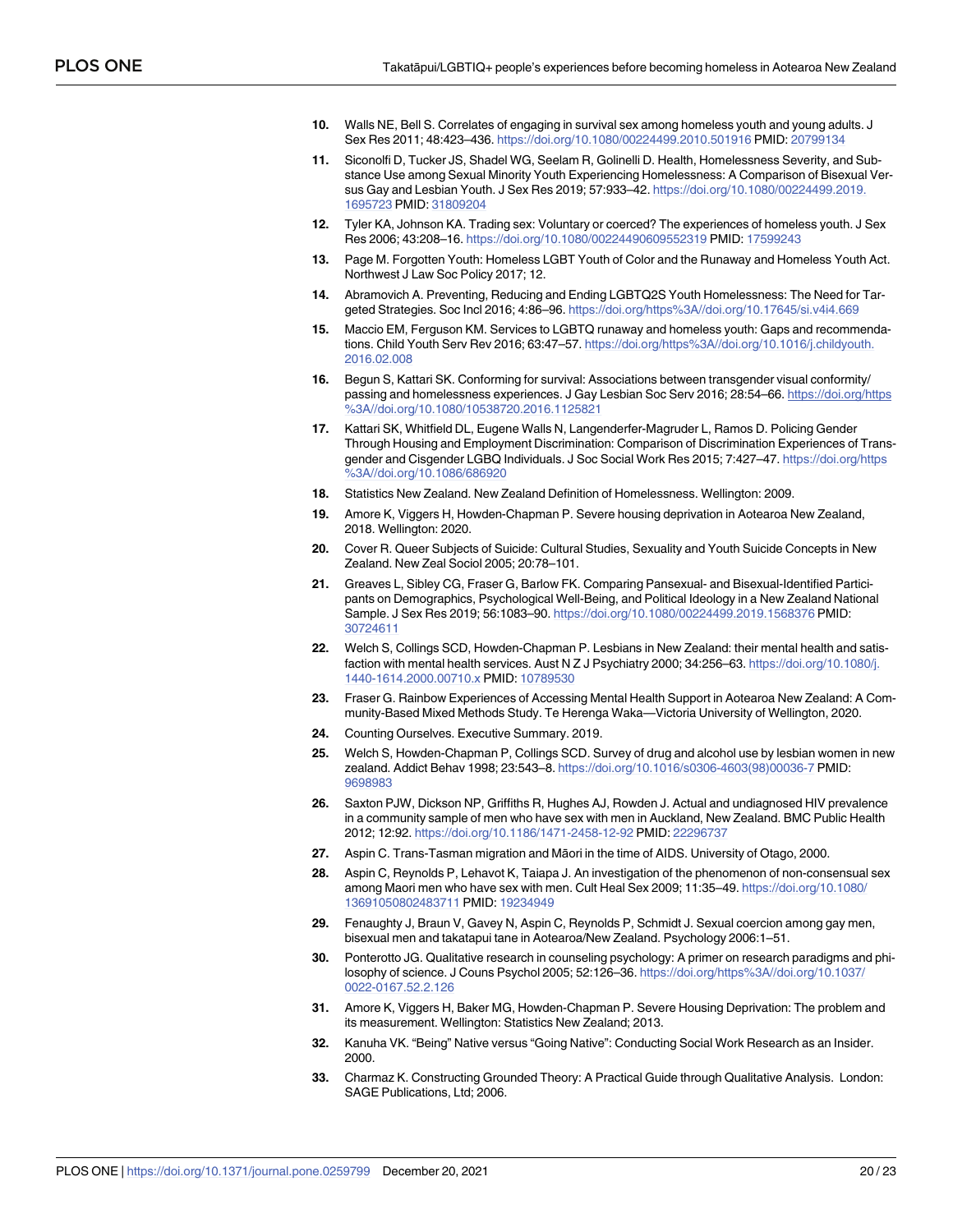- <span id="page-20-0"></span>**[34](#page-3-0).** Charmaz K. Constructivist grounded theory. J Posit Psychol 2017; 12:299–300. [https://doi.org/https%](https://doi.org/https%3A//doi.org/10.1080/17439760.2016.1262612) [3A//doi.org/10.1080/17439760.2016.1262612](https://doi.org/https%3A//doi.org/10.1080/17439760.2016.1262612)
- **[35](#page-3-0).** Liamputtong P. Qualitative Research Methods. Third. Oxford: Oxford University Press; 2009.
- **[36](#page-3-0).** Hoare KJ, Mills J, Francis K. Dancing with data: An example of acquiring theoretical sensitivity in a grounded theory study. Int J Nurs Pract 2012; 18:240–5. [https://doi.org/10.1111/j.1440-172X.2012.](https://doi.org/10.1111/j.1440-172X.2012.02038.x) [02038.x](https://doi.org/10.1111/j.1440-172X.2012.02038.x) PMID: [22621293](http://www.ncbi.nlm.nih.gov/pubmed/22621293)
- **[37](#page-3-0).** Birks M, Mills J. Grounded Theory: A Practical Guide. Second. London: SAGE Publications, Ltd; 2015.
- **[38](#page-5-0).** Fowler PJ, Henry DB, Marcal KE. Family and housing instability: Longitudinal impact on adolescent emotional and behavioral well-being. Soc Sci Res 2015; 53:364–74. [https://doi.org/10.1016/j.](https://doi.org/10.1016/j.ssresearch.2015.06.012) [ssresearch.2015.06.012](https://doi.org/10.1016/j.ssresearch.2015.06.012) PMID: [26188460](http://www.ncbi.nlm.nih.gov/pubmed/26188460)
- **39.** Fomby P, Bosick SJ. Family instability and the transition to adulthood. J Marriage Fam 2013; 75:1266– 87. <https://doi.org/https%3A//doi.org/10.1111/jomf.12063>
- **40.** Sandstrom H, Huerta S. The Negative Effects of Instability on Child Development: A Research Synthesis. J Educ 2013; 3:87–90.
- **[41](#page-5-0).** Robinson BA. Conditional Families and Lesbian, Gay, Bisexual, Transgender, and Queer Youth Homelessness: Gender, Sexuality, Family Instability, and Rejection. J Marriage Fam 2018; 80:383–96. <https://doi.org/https%3A//doi.org/10.1111/jomf.12466>
- **42.** Kull MA, Coley RL, Lynch AD. The Roles of Instability and Housing in Low-Income Families' Residential Mobility. J Fam Econ Issues 2016; 37:422–34. [https://doi.org/https%3A//doi.org/10.1007/s10834-015-](https://doi.org/https%3A//doi.org/10.1007/s10834-015-9465-0) [9465-0](https://doi.org/https%3A//doi.org/10.1007/s10834-015-9465-0)
- **[43](#page-5-0).** Cohen-Cline H, Jones K, Vartanian K. Direct and indirect pathways between childhood instability and adult homelessness in a low-income population. Child Youth Serv Rev 2021; 120:105707. [https://doi.](https://doi.org/https%3A//doi.org/10.1016/j.childyouth.2020.105707) [org/https%3A//doi.org/10.1016/j.childyouth.2020.105707](https://doi.org/https%3A//doi.org/10.1016/j.childyouth.2020.105707)
- **[44](#page-5-0).** Gultekin L, Brush BL. In Their Own Words: Exploring Family Pathways to Housing Instability. J Fam Nurs 2017; 23:90–115. <https://doi.org/10.1177/1074840716678046> PMID: [27881686](http://www.ncbi.nlm.nih.gov/pubmed/27881686)
- **45.** Ziol-Guest KM, Mckenna CC. Early childhood housing instability and school readiness. Child Dev 2014; 85:103–13. <https://doi.org/10.1111/cdev.12105> PMID: [23534607](http://www.ncbi.nlm.nih.gov/pubmed/23534607)
- **46.** Jacoby SF, Tach L, Guerra T, Wiebe DJ, Richmond TS. The health status and well-being of lowresource, housing-unstable, single-parent families living in violent neighbourhoods in Philadelphia, Pennsylvania. Heal Soc Care Community 2017; 25:578–89. <https://doi.org/10.1111/hsc.12345> PMID: [27043845](http://www.ncbi.nlm.nih.gov/pubmed/27043845)
- **[47](#page-5-0).** Nathan K, Robertson O, Atatoa-Carr P, Howden-Chapman P, Pierse N. Residential mobility and socioemotional and behavioural difficulties in a preschool population cohort of New Zealand children. J Epidemiol Community Health 2019:947–53. <https://doi.org/10.1136/jech-2019-212436> PMID: [31315898](http://www.ncbi.nlm.nih.gov/pubmed/31315898)
- **[48](#page-6-0).** Chisholm E, Howden-Chapman P, Fougere G. Renting in New Zealand: perspectives from tenant advocates. Kotuitui New Zeal J Soc Sci Online 2017; 12:95–110. [https://doi.org/https%3A//doi.org/10.1080/](https://doi.org/https%3A//doi.org/10.1080/1177083X.2016.1272471) [1177083X.2016.1272471](https://doi.org/https%3A//doi.org/10.1080/1177083X.2016.1272471)
- **[49](#page-7-0).** Johnson MK, Mollborn S. Growing up faster, feeling older: Hardship in childhood and adolescence. Soc Psychol Q 2009; 72:39–60. <https://doi.org/10.1177/019027250907200105> PMID: [21921972](http://www.ncbi.nlm.nih.gov/pubmed/21921972)
- **[50](#page-7-0).** Foster H, Hagan J, Brooks-Gunn J. Growing up Fast: Stress Exposure and Subjective "Weathering" in Emerging Adulthood. J Health Soc Behav 2011; 49:162–77.
- **[51](#page-7-0).** Schmeer KK, Tarrence Ja. Racial-ethnic Disparities in Inflammation: Evidence of Weathering in Childhood? J Health Soc Behav 2018; 59:411–28. <https://doi.org/10.1177/0022146518784592> PMID: [29949724](http://www.ncbi.nlm.nih.gov/pubmed/29949724)
- **[52](#page-7-0).** Schmitz RM, Tyler KA. Growing up before their time: The early adultification experiences of homeless young people. Child Youth Serv Rev 2016; 64:15–22. <https://doi.org/10.1016/j.childyouth.2016.02.026> PMID: [27003952](http://www.ncbi.nlm.nih.gov/pubmed/27003952)
- **[53](#page-7-0).** Burton L. Childhood adultification in economically disadvantaged families: A conceptual model. Fam Relat 2007; 56:329–45. <https://doi.org/https%3A//doi.org/10.1111/j.1741-3729.2007.00463.x>
- **[54](#page-9-0).** Benson JE. Reevaluating the "Subjective Weathering" Hypothesis: Subjective Aging, Coping Resources, and the Stress Process. J Health Soc Behav 2014; 55:73–90. [https://doi.org/10.1177/](https://doi.org/10.1177/0022146514521214) [0022146514521214](https://doi.org/10.1177/0022146514521214) PMID: [24578397](http://www.ncbi.nlm.nih.gov/pubmed/24578397)
- **[55](#page-9-0).** Robinson BA. Outed & Outside: The Lives of LGBTQ Youth Experiencing Homelessness. The University of Texas at Austin, 2017.
- **[56](#page-10-0).** Blomley N. Homelessness, Rights, and the Delusions of Property. Urban Geogr 2009; 30:577–90. <https://doi.org/https%3A//doi.org/10.2747/0272-3638.30.6.577>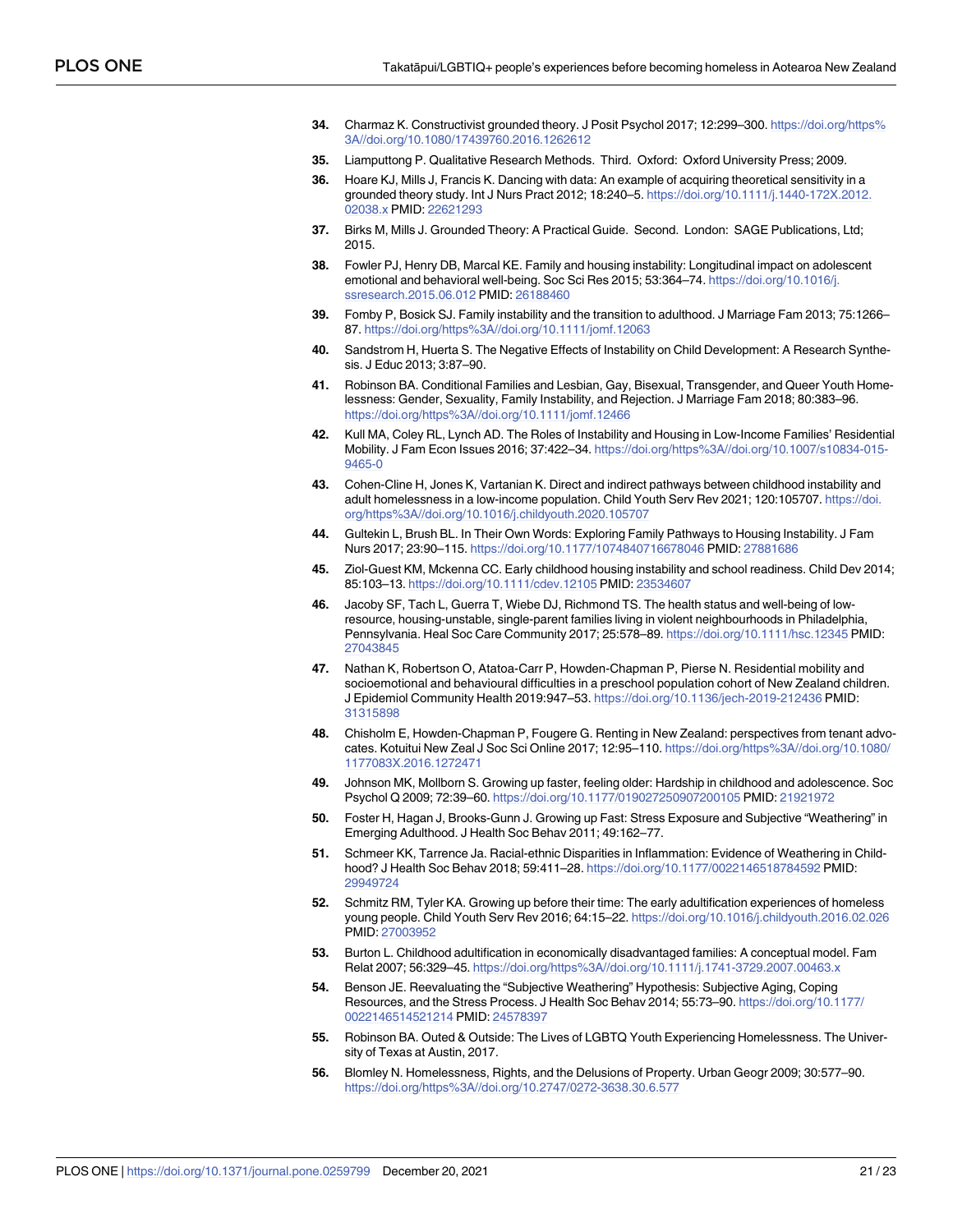- <span id="page-21-0"></span>**[57](#page-10-0).** Howden-Chapman P. Home Truths: Confronting New Zealand's Housing Crisis. Wellington: Bridget Williams Books; 2015.
- **[58](#page-11-0).** Goffman E. Stigma: notes on the management of spoiled identity. New York: Simon & Schuster; 1968.
- **[59](#page-12-0).** Nooe RM, Patterson DA. The Ecology of Homelessness. J Hum Behav Soc Environ 2010; 20:105–52. <https://doi.org/https%3A//doi.org/10.1080/10911350903269757>
- **60.** Shinn M. Homelessness, Poverty and Social Exclusion in the United States and Europe. Eur J Homelessness 2010; 4:19–44.
- **[61](#page-12-0).** Johnsen S, Watts B. Homelessness and Poverty: reviewing the links. Eur. Netw. Hous. Res., Edinburgh: 2014, p. 6.
- **[62](#page-13-0).** Chamberlain C, Johnson G. From long-term homelessness to stable housing: investigating "liminality" From long-term homelessness to stable housing: investigating "liminality". Hous Stud 2018; 33:1246– 63. <https://doi.org/https%3A//doi.org/10.1080/02673037.2018.1424806>
- **[63](#page-13-0).** Chisholm E, Howden-Chapman P, Fougere G. Tenants' Responses to Substandard Housing: Hidden and Invisible Power and the Failure of Rental Housing Regulation. Housing, Theory Soc 2020; 37:139– 61. <https://doi.org/https%3A//doi.org/10.1080/14036096.2018.1538019>
- **[64](#page-15-0).** Shelton J, DeChants J, Bender K, Hsu H-T, Maria DS, Petering R, et al. Homelessness and Housing Experiences among LGBTQ Young Adults in Seven U.S. Cities. Cityscape 2018; 20:9–34.
- **[65](#page-15-0).** Abramovich A. Understanding How Policy and Culture Create Oppressive Conditions for LGBTQ2S Youth in the Shelter System. J Homosex 2016; 64:1–18.
- **[66](#page-15-0).** Burnes TR, Dexter MM, Richmond K, Singh AA, Cherrington A. The experiences of transgender survivors of trauma who undergo social and medical transition. Traumatology (Tallahass Fla) 2016; 22:75– 84. <https://doi.org/https%3A//doi.org/10.1037/trm0000064>
- **[67](#page-16-0).** Ecker J, Aubry T, Sylvestre J. Pathways Into Homelessness Among LGBTQ2S Adults. J Homosex 2019; 0:1–19. <https://doi.org/10.1080/00918369.2019.1600902> PMID: [31002582](http://www.ncbi.nlm.nih.gov/pubmed/31002582)
- **68.** Côté P, Blais M. "The least loved, that's what I was": A qualitative analysis of the pathways to homelessness by LGBTQ+youth. J Gay Lesbian Soc Serv 2020; 0:1–16. [https://doi.org/https%3A//doi.org/10.](https://doi.org/https%3A//doi.org/10.1080/10538720.2020.1850388) [1080/10538720.2020.1850388](https://doi.org/https%3A//doi.org/10.1080/10538720.2020.1850388)
- **69.** Wheeler C, Price C, Ellasante I. Pathways Into and Out of Homelessness for LGBTQ2S Youth. In: Abramovich A, Shelton J, editors. Where Am I Going to Go? Intersect. Approaches to End. LGBTQ2S Youth Homelessness Canada U.S., Toronto: Canadian Observatory on Homelessness Press; 2017, p. 49– 63.
- **70.** Shelton J, Bond L. "It Just Never Worked Out": How Transgender and Gender Expansive Youth Understand Their Pathways Into Homelessness. Fam Soc J Contemp Soc Serv 2017; 98:284–91. [https://doi.](https://doi.org/https%3A//doi.org/10.1606/1044-3894.2017.98.33) [org/https%3A//doi.org/10.1606/1044-3894.2017.98.33](https://doi.org/https%3A//doi.org/10.1606/1044-3894.2017.98.33)
- **[71](#page-16-0).** Castellanos D. The Role of Institutional Placement, Family Conflict, and Homosexuality in Homelessness Pathways Among Latino LGBT Youth in New York City. J Homosex 2016; 63:601–32. [https://doi.](https://doi.org/10.1080/00918369.2015.1111108) [org/10.1080/00918369.2015.1111108](https://doi.org/10.1080/00918369.2015.1111108) PMID: [26503713](http://www.ncbi.nlm.nih.gov/pubmed/26503713)
- **[72](#page-16-0).** Shelton J, Poirier JM, Wheeler C, Abramovich A. Reversing Erasure of Youth and Young Adults Who are LGBTQ and Access Homelessness Services: Asking about Sexual Orientation, Gender Identity, and Pronouns. Child Welfare 2018; 96:1–29.
- **[73](#page-16-0).** Friedman S, Reynolds A, Scovill S, Brassier FR, Campbell R, Ballou M. An estimate of housing discrimination against same-sex couples. 2014. <https://doi.org/https%3A//doi.org/10.2139/ssrn.2284243>
- **74.** Levy DK, Wissoker DA, Aranda C, Howell B, Pitingolo R, Sewell SH, et al. A Paired-Testing Pilot Study of Housing Discrimination against Same-Sex Couples and Transgender Individuals. Urban Inst 2017; July:1–297.
- **[75](#page-16-0).** Schwegman D. Rental Market Discrimination Against Same-Sex Couples: Evidence From a Pairwise-Matched Email Correspondence Test. Hous Policy Debate 2019; 29:250–72. [https://doi.org/https%3A//](https://doi.org/https%3A//doi.org/10.1080/10511482.2018.1512005) [doi.org/10.1080/10511482.2018.1512005](https://doi.org/https%3A//doi.org/10.1080/10511482.2018.1512005)
- **[76](#page-16-0).** Beltran T, Allen AM, Lin J, Turner C, Ozer EJ, Wilson EC. Intersectional discrimination is associated with housing instability among trans women living in the San Francisco Bay Area. Int J Environ Res Public Health 2019; 16. <https://doi.org/10.3390/ijerph16224521> PMID: [31731739](http://www.ncbi.nlm.nih.gov/pubmed/31731739)
- **[77](#page-16-0).** LoSchiavo C, Krause KD, Singer SN, Halkitis PN. The Confluence of Housing Instability and Psychosocial, Mental, and Physical health in Sexual Minority Young Adults: The P18 Cohort Study. J Health Care Poor Underserved 2020; 31:1693–711. <https://doi.org/10.1353/hpu.2020.0127> PMID: [33416747](http://www.ncbi.nlm.nih.gov/pubmed/33416747)
- **[78](#page-16-0).** Krause KD, Kapadia F, Ompad DC, D'Avanzo PA, Duncan DT, Halkitis PN. Early Life Psychosocial Stressors and Housing Instability among Young Sexual Minority Men: the P18 Cohort Study. J Urban Heal 2016; 93:511-25. <https://doi.org/10.1007/s11524-016-0049-6> PMID: [27169631](http://www.ncbi.nlm.nih.gov/pubmed/27169631)
- **[79](#page-17-0).** Dardot P, Laval C. The New Way Of The World: On Neo-Liberal Society. London: Verso; 2013.